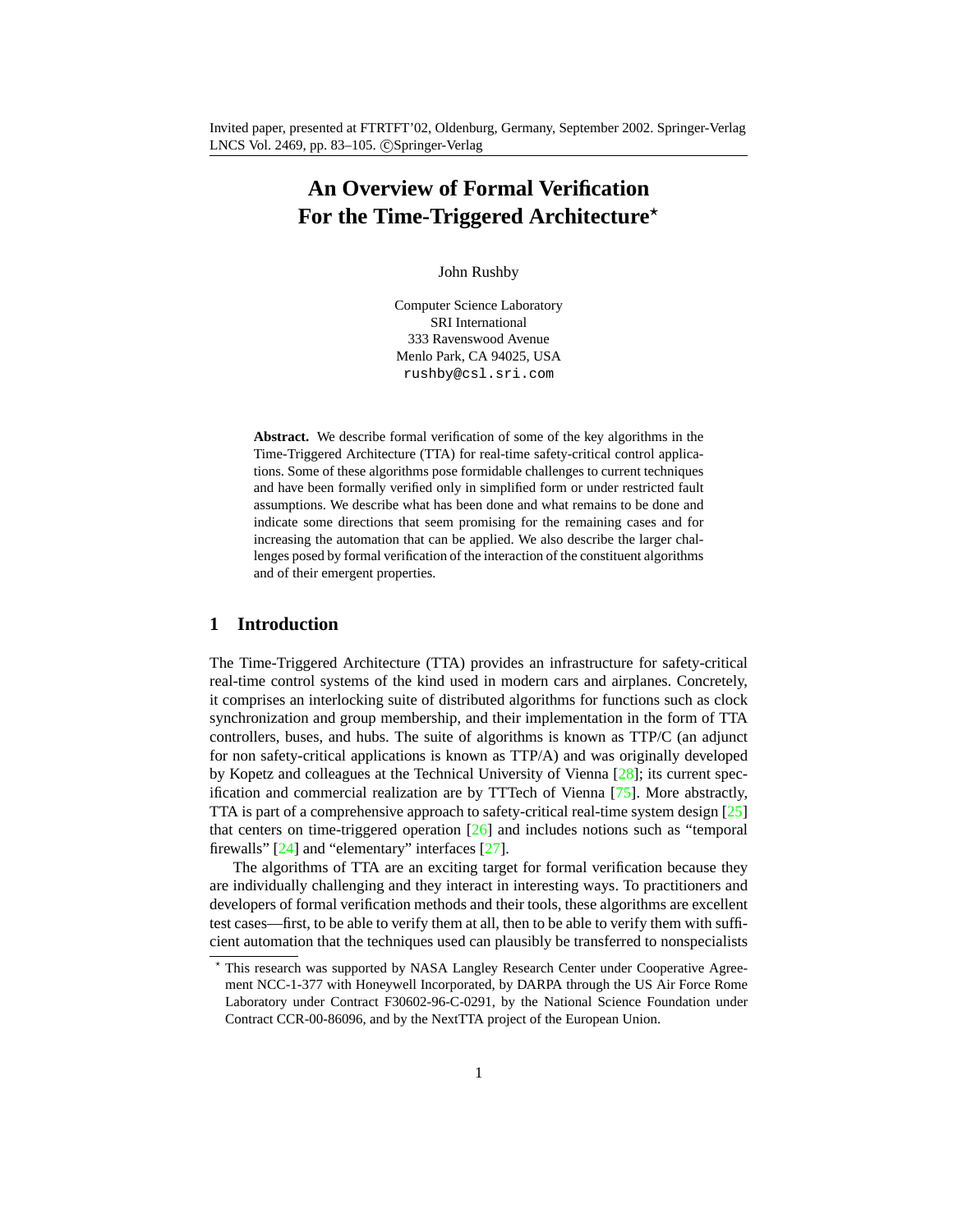<span id="page-1-0"></span>for use in similar applications. For the developers and users of TTA, formal verification provides valuable assurance for its safety-critical claims, and explication of the assumptions on which these rest. As new versions of TTA and its implementations are developed, there is the additional opportunity to employ formal methods in the design loop.

TTA provides the functionality of a bus: host computers attach to TTA and are able to exchange messages with other hosts; in addition, TTA provides certain services to the hosts (e.g., an indication which other hosts and their interface controllers are participating reliably in network protocols). Because it is used in safety-critical systems, TTA must be fault tolerant: that is, it must continue to provide its services to nonfaulty hosts in the presence of faulty hosts and in the presence of faults in its own components. In addition, the services that it provides to hosts are chosen to ease the design and construction of fault-tolerant applications (e.g., in an automobile brake-by-wire application, each wheel has a brake that is controlled by its own host computer; the services provided by TTA make it fairly simple to arrange a safe distributed algorithm in which each host can adjust the braking force applied to its wheel to compensate for the failure of one of the other brakes or its host).

Serious consideration of fault-tolerant systems requires careful identification of the fault containment units (components that fail independently), fault hypotheses (the kind, arrival rate, and total number of faults to be tolerated), and the type of fault tolerance to be provided (e.g., what constitutes acceptable behavior in the presence of faults: fault masking vs. fail silence, self stabilization, or never-give-up). The basic goal in verifying a fault-tolerant algorithm is to prove

#### fault hypotheses satisfied *implies* acceptable behavior.

Stochastic or other probabilistic and experimental methods must then establish that the probability of the fault hypotheses being satisfied is sufficiently large to satisfy the mission requirements.

In this short paper, it is not possible to provide much by way of background to the topics adumbrated above, nor to discuss the design choices in TTA, but a suitable introduction is available in a previous paper  $[54]$  $[54]$  (and in more detail in  $[55]$  $[55]$ ). Neither is it possible, within the limitations of this paper, to describe in detail the formal verifications that have already been performed for certain TTA algorithms. Instead, my goal here is to provide an overview of these verifications, and some of their historical antecedents, focusing on the importance of the exact fault hypotheses that are considered for each algorithm and on the ways in which the different algorithms interact. I also indicate techniques that increase the amount of automation that can be used in these verifications, and suggest approaches that may be useful in tackling some of the challenges that still remain.

### **2 Clock Synchronization**

As its full name indicates, the Time-Triggered Architecture uses the passage of time to schedule its activity and to coordinate its distributed components. A fault tolerant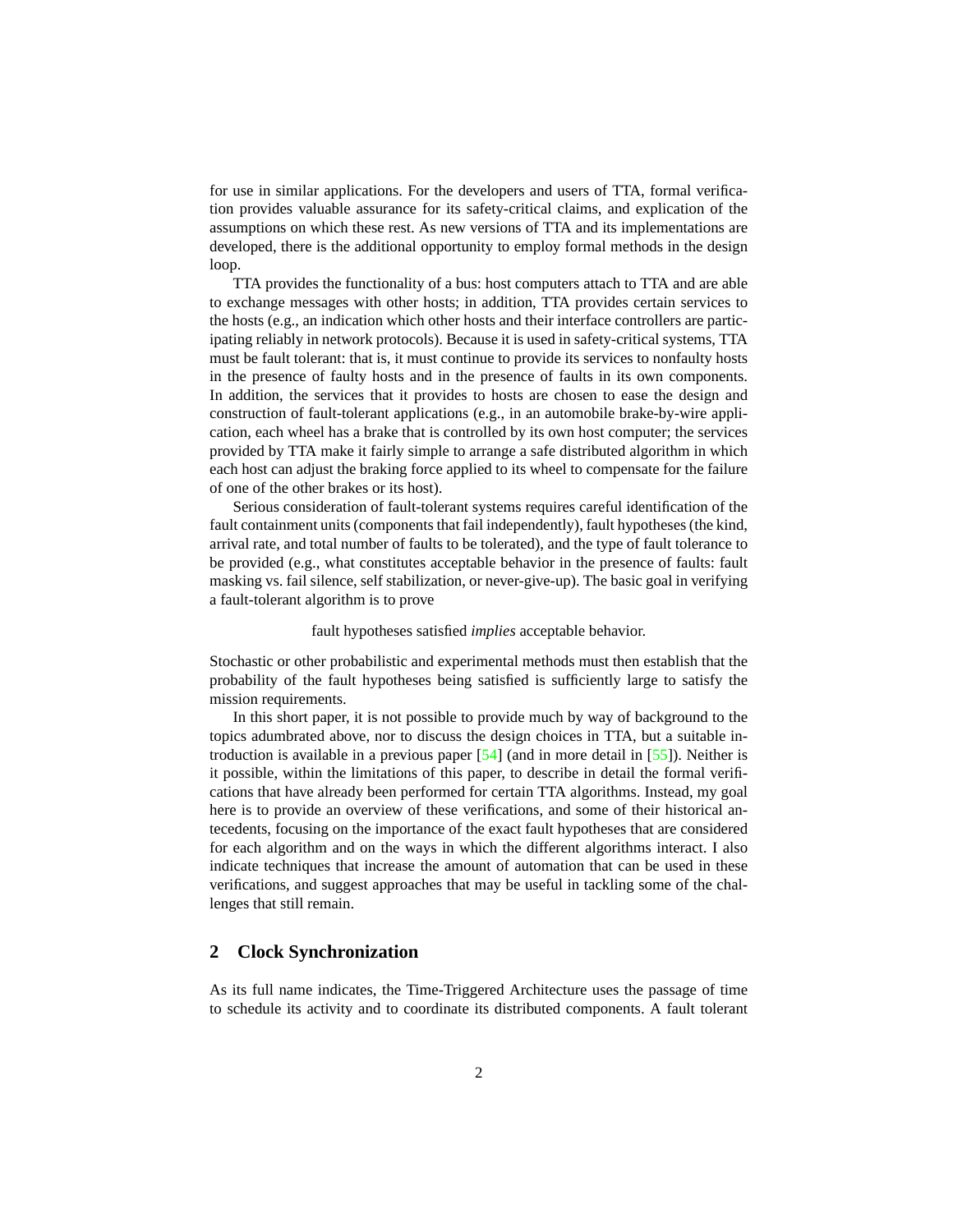<span id="page-2-0"></span>distributed clock synchronization algorithm is therefore one of TTA's fundamental elements.

Host computers attach to TTA through an interface controller that implements the TTP/C protocol. I refer to the combination of a host and its TTA controller as a *node*. Each controller contains an oscillator from which it derives its local notion of time (i.e., a clock). Operation of TTA is driven by a global schedule, so it is important that the local clocks are always in close agreement. Drift in the oscillators causes the various local clocks to drift apart so periodically (several hundred times a second) they must be resynchronized. What makes this difficult is that some of the clocks may be faulty.

The clock synchronization algorithm used in TTA is a modification of the Welch-Lynch (also known as Lundelius-Lynch) algorithm [[78](#page-21-1)], which itself can be understood as a particular case of the abstract algorithm described by Schneider [\[66](#page-21-2)]. Schneider's abstract algorithm operates as follows: periodically, the nodes decide that it is time to resynchronize their clocks, each node determines the skews between its own clock and those of other nodes, forms a *fault-tolerant average* of these values, and adjusts its own clock by that amount.

An intuitive explanation for the general approach is the following. After a resynchronization, all the nonfaulty clocks will be close together (this is the definition of synchronization); by the time that they next synchronize, the nonfaulty clocks may have drifted further apart, but the amount of drift is bounded (this is the definition of a good clock); the clocks can be brought back together by setting them to some value close to the middle of their spread. An "ordinary average" (e.g., the mean or median) over all clocks may be affected by wild readings from faulty clocks (which, under a *Byzantine* fault hypothesis, may provide different readings to different observers), so we need a "fault-tolerant average" that is insensitive to a certain number of readings from faulty clocks.

The Welch-Lynch algorithm is characterized by use of the *fault-tolerant midpoint* as its averaging function. If we have  $n$  clocks and the maximum number of simultaneous faults to be tolerated is  $k$  ( $3k < n$ ), then the fault-tolerant midpoint is the average of the  $k + 1$ 'st and  $n - k$ 'th clock skew readings, when these are arranged in order from smallest to largest. If there are at most  $k$  faulty clocks, then some reading from a nonfaulty clock must be at least as small as the  $k + 1$ 'st reading, and the reading from another nonfaulty clock must be at least as great as the  $n - k'$ th; hence, the average of these two readings should be close to the middle of the spread of readings from good clocks.

The TTA algorithm is basically the Welch-Lynch algorithm specialized for  $k = 1$ (i.e., it tolerates a single fault): that is, clocks are set to the average of the 2nd and  $n-1$ 'st clock readings (i.e., the second-smallest and second-largest). This algorithm works and tolerates a single arbitrary fault whenever  $n \geq 4$ . TTA does not use dedicated wires to communicate clock readings among the nodes attached to the network; instead, it exploits the fact that communication is time triggered according to a global schedule. When a node  $\alpha$  receives a message from a node  $\delta$ , it notes the reading of its local clock and subtracts a fixed correction term to account for the network delay; the difference between this adjusted clock reading and the time for b's transmission that is indicated in the global schedule yields  $a$ 's perception of the skew between clocks  $a$  and  $b$ .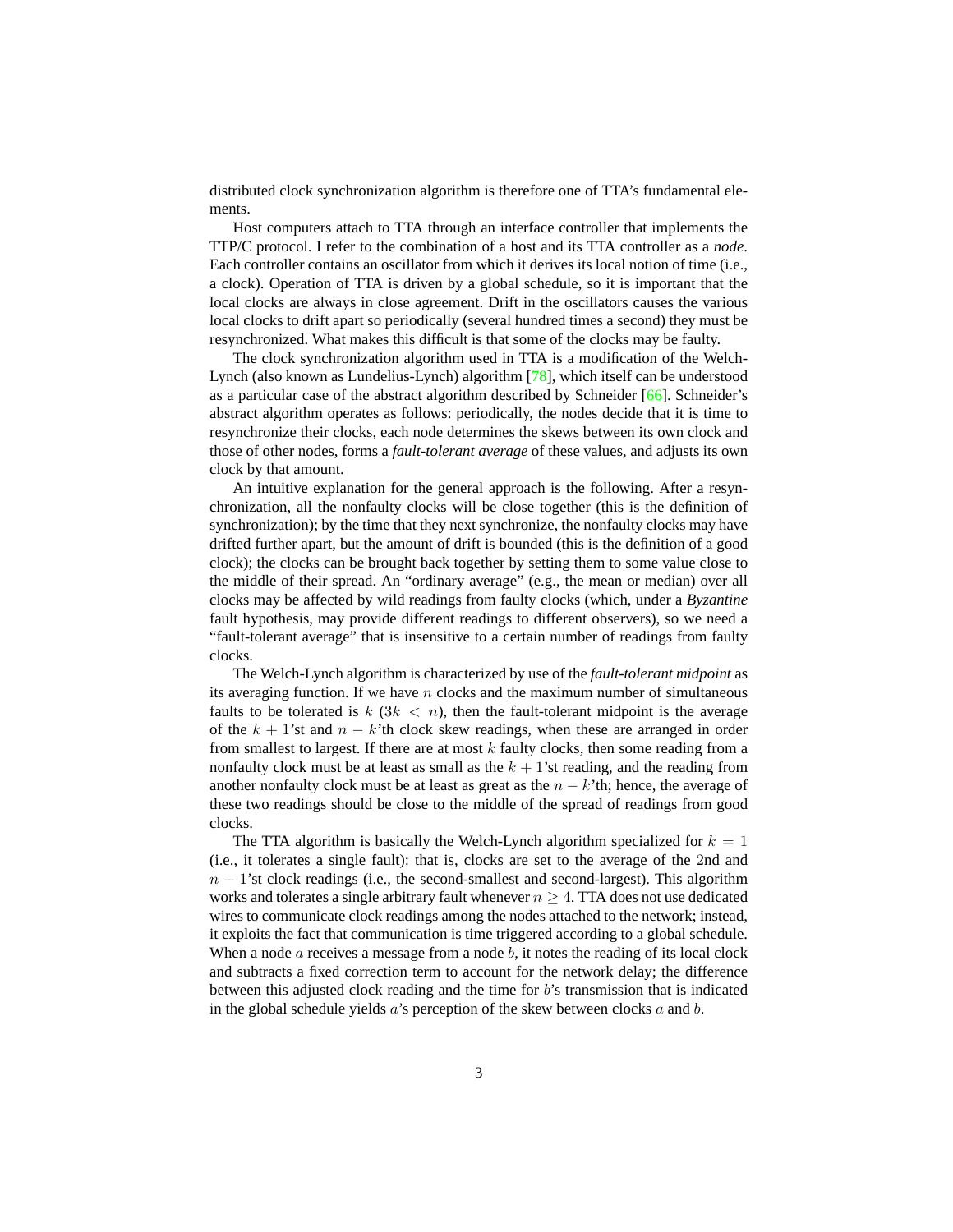<span id="page-3-3"></span>Not all nodes in a TTA system need have accurate oscillators (they are expensive), so TTA's algorithm is modified from Welch-Lynch to use only the clock skews from nodes marked<sup>[1](#page-3-0)</sup> as having accurate oscillators. Analysis and verification of this variant can be adapted straightforwardly from that of the basic algorithm. Unfortunately, TTA adds another complication.

For scalability, an implementation on the Welch-Lynch algorithm should use data structures that are independent of the number of nodes—i.e., it should not be necessary for each node to store the clock difference readings for all (accurate) clocks. Clearly, the second-smallest clock difference reading can be determined with just two registers (one to hold the smallest and another for the second-smallest reading seen so far), and the second-largest can be determined similarly, for a total of four registers per node. If TTA used this approach, verification of its clock synchronization algorithm would follow straightforwardly from that of Welch-Lynch. Instead, for reasons that are not described, TTA does not consider all the accurate clocks when choosing the second-smallest and second-largest, but just four of them.

The four clocks considered for synchronization are chosen as follows. First, TTA is able to tolerate more than a single fault by reconfiguring to exclude nodes that are detected to be faulty. This is accomplished by the group membership algorithm of TTA, which is discussed in the following section.<sup>[2](#page-3-1)</sup> The four clocks considered for synchronization are chosen from the members of the current membership; it is therefore essential that group membership have the property that all nonfaulty nodes have the same members at all times. Next, each node maintains a queue of four clock readings<sup>[3](#page-3-2)</sup>; whenever a message is received from a node that is in the current membership and that has the SYF field set, the clock difference reading is pushed on to the receiving node's queue (ejecting the oldest reading in the queue). Finally, when the current slot has the synchronization field (CS) set in the MEDL, each node runs the synchronization algorithm using the four clock readings stored in its queue.

Formal verification of the TTA algorithm requires more than simply verifying a four-clocks version of the basic Welch-Lynch algorithm: for example, the chosen clocks can change from one round to the next. However, verification of the basic algorithm provides a foundation for the TTA case.

Formal verification of clock synchronization algorithms has quite a long history, beginning with Rushby and von Henke's verification [[60\]](#page-20-2) of the interactive convergence algorithm of Lamport and Melliar Smith [\[32](#page-19-0)]; this is similar to the Welch-Lynch algorithm, except that the *egocentric mean* is used as the fault-tolerant average. Shankar [\[70](#page-21-3)] formally verified Schneider's abstract algorithm and its instantiation for interactive convergence. This formalization was subsequently improved by Miner (reducing the difficulty of the proof obligations needed to establish the correctness of specific instantiations), who also verified the Welch-Lynch instantiation  $[38]$  $[38]$ . All these verifications were undertaken with EHDM [[61\]](#page-20-3), a precursor to PVS [[41\]](#page-19-2). The treatment developed by

<span id="page-3-0"></span> $1$  By having the SYF field set in the MEDL (the global schedule known to all nodes).

<span id="page-3-1"></span> $2A$  node whose clock loses synchronization will suffer send and/or receive faults and will therefore be detected and excluded by the group membership algorithm.

<span id="page-3-2"></span><sup>&</sup>lt;sup>3</sup> It is described as a push-down stack in the TTP/C specification [\[75](#page-21-0)], but this seems to be an error.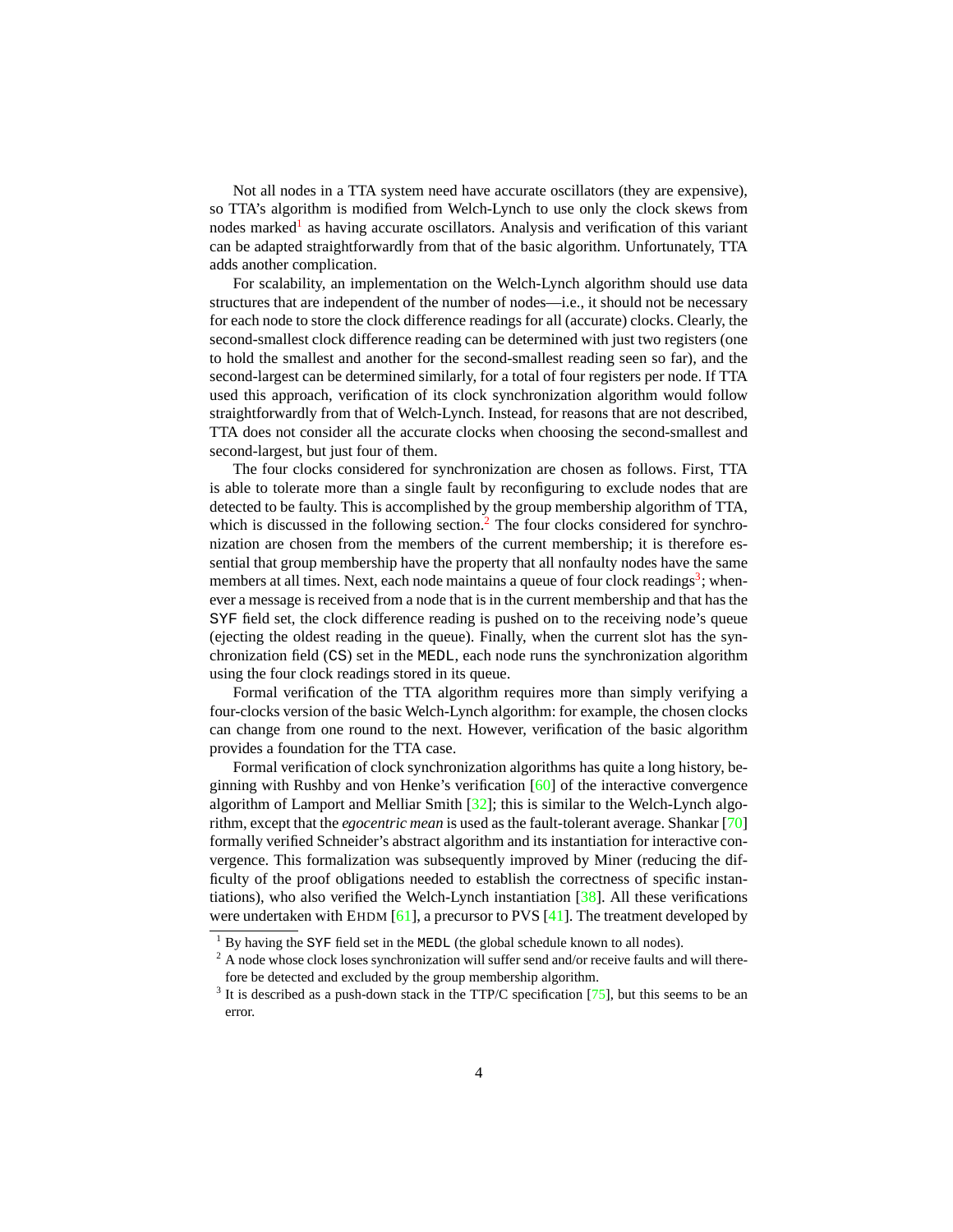<span id="page-4-0"></span>Miner was translated to PVS and generalized (to admit nonaveraging algorithms such as that of Srikanth and Toueg [\[73](#page-21-4)] that do not conform to Schneider's treatment) by Schwier and von Henke [[69](#page-21-5)]. This treatment was then extended to the TTA algorithm by Pfeifer, Schwier and von Henke [[45\]](#page-19-3). The TTA algorithm is intended to operate in networks where there are at least four good clocks, and it is able to mask any single fault in this circumstance. Pfeifer, Schwier and von Henke's verification establishes this property. Additional challenges still remain, however.

In keeping with the *never give up* philosophy that is appropriate for safety-critical applications, TTA should remain operational with less than four good clocks, though "the requirement to handle a Byzantine fault is waived" [\[75](#page-21-0), page 85]. It would be valuable to characterize and formally verify the exact fault tolerance achieved in these cases. One approach to achieving this would be to undertake the verification in the context of a "hybrid" fault model such as that introduced for consensus by Thambidurai and Park [\[74](#page-21-6)]. In a pure Byzantine fault model, all faults are treated as arbitrary: nothing is assumed about the behavior of faulty components. A hybrid fault model introduces additional, constrained kinds of faults and the verification is extended to examine the behavior of the algorithm concerned under combinations of several faults of different kinds. Thambidurai and Park's model augments the Byzantine or *arbitrary* fault model with *manifest* and *symmetric* faults. A manifest fault is one that is consistently detectable by all nonfaulty nodes; a symmetric fault is unconstrained, except that it appears the same to all nonfaulty nodes. Rushby reinterpreted this fault model for clock synchronization and extended verification of the interactive convergence algorithm to this more elaborate fault model  $[49]$  $[49]$ . He showed that the interactive convergence algorithm with n nodes can withstand a arbitrary, s symmetric, and  $m$  manifest faults simultaneously, provided  $n > 3a + 2s + m$ . Thus, a three-clock system using this algorithm can withstand a symmetric fault or two manifest faults.

Rushby also extended this analysis to *link* faults, which can be considered as asymmetric and possibly intermittent manifest faults (i.e., node a may obtain a correct reading of node  $b$ 's clock while node  $c$  obtains a detectably faulty reading). The fault tolerance of the algorithm is then  $n > 3a + 2s + m + l$  where l is the maximum, over all pairs of nodes, of the number of nodes that have faulty links to one or other of the pair.

It would be interesting to extend formal verification of the TTA algorithm to this fault model. Not only would this enlarge the analysis to cases where fewer than three good clocks remain, but it could also provide a much simpler way to deal with the peculiarities of the TTA algorithm (i.e., its use of queues of just four clocks). Instead of explicitly modeling properties of the queues, we could, under a fault model that admits link faults, imagine that the queues are larger and contain clock difference readings from the full set of nodes, but that link faults reduce the number of valid readings actually present in each queue to four (this idea was suggested by Holger Pfeifer). A recent paper by Schmid [\[64](#page-20-4)] considers link faults for clock synchronization in a very general setting, and establishes bounds on fault tolerance for both the Welch-Lynch and Srikanth-Toueg algorithms and I believe this would be an excellent foundation for a comprehensive verification of the TTA algorithm.

All the formal verifications of clock synchronizations mentioned above are "brute force": they are essentially mechanized reproductions of proofs originally undertaken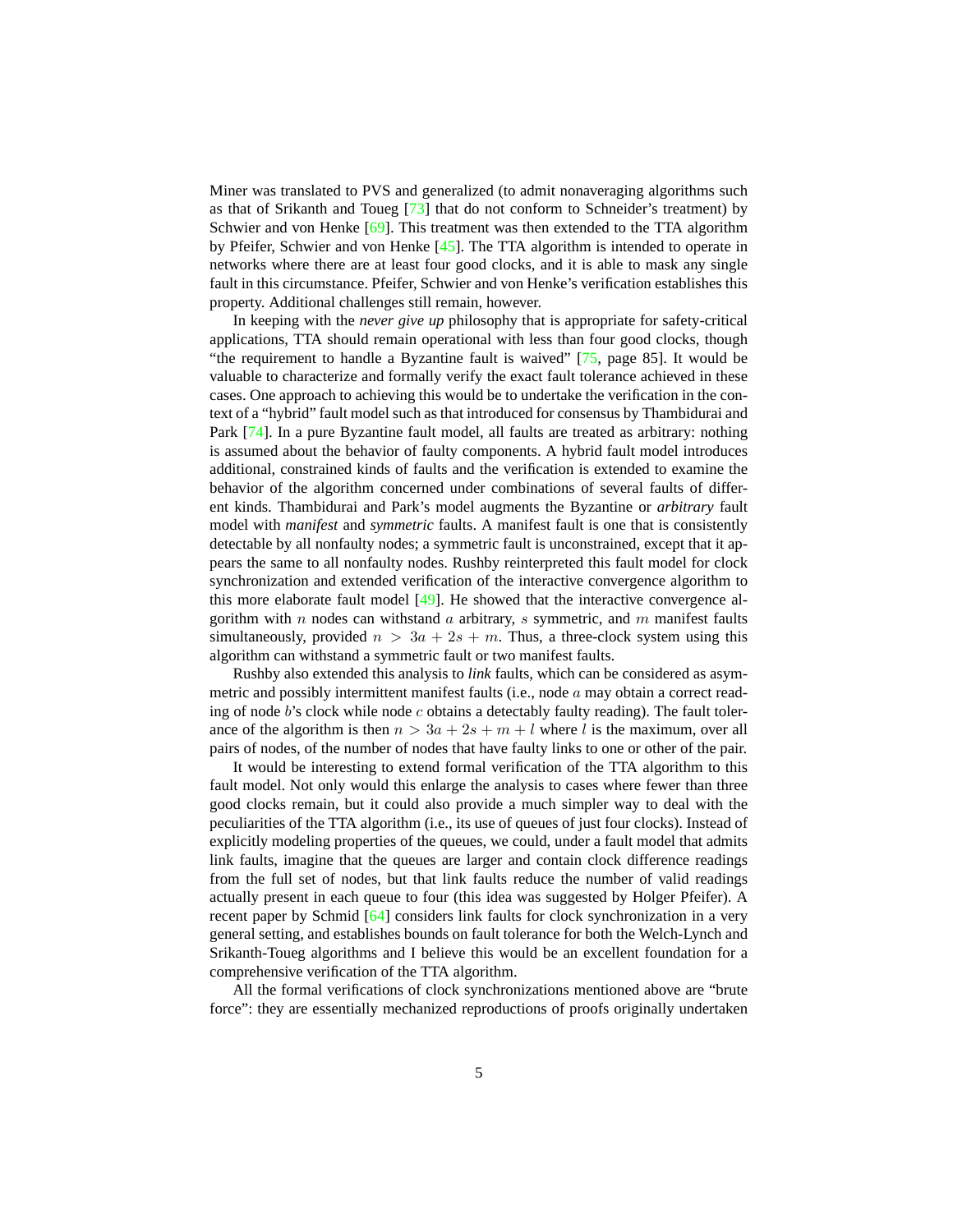<span id="page-5-1"></span>by hand. The proofs depend heavily on arithmetic reasoning and can be formalized at reasonable cost only with the aid of verification systems that provide effective mechanization for arithmetic, such as PVS. Even these systems, however, typically mechanize only linear arithmetic and require tediously many human-directed proof steps (or numerous intermediate lemmas) to verify the formulas that arise in clock synchronization. The new ICS decision procedures [[16\]](#page-18-5) developed for PVS include (incomplete) extensions to nonlinear products and it will be interesting to explore the extent to which such extensions simplify formal verification of clock synchronization algorithms.<sup>[4](#page-5-0)</sup> Even if all the arithmetic reasoning were completely automated, current approaches to formal verification of clock synchronization algorithms still depend heavily on human insight and guidance. The problem is that the synchronization property is not inductive: it must be strengthened by the conjunction of several other properties to achieve a property that is inductive. These additional properties are intricate arithmetic statements whose invention seems to require considerable human insight. It would be interesting to see if modern methods for invariant discovery and strengthening  $[6, 7, 76]$  $[6, 7, 76]$  $[6, 7, 76]$  $[6, 7, 76]$  $[6, 7, 76]$  $[6, 7, 76]$  can generate some of these automatically, or if the need for them could be sidestepped using reachability analysis on linear hybrid automata.

All the verifications described above deal with the steady-state case; initial synchronization is quite a different challenge. Note that (re)initialization may be required during operation if the system suffers a massive failure (e.g., due to powerful electromagnetic effects), so it must be fast. The basic idea is that a node that detects no activity on the bus for some time will assume that initialization is required and it will broadcast a wakeup message: nodes that receive the message will synchronize to it. Of course, other nodes may make the same determination at about the same time and may send wakeup messages that collide with others. In these cases, nodes back off for (different) nodespecific intervals and try again. However, it is difficult to detect collisions with perfect accuracy and simple algorithms can lead to existence of groups of nodes synchronized within themselves but unaware of the existence of the other groups. All of these complications must be addressed in a context where some nodes are faulty and may not be following (indeed, may be actively disrupting) the intended algorithm. The latest version of TTA uses a star topology and the initialization algorithm is being revised to exploit some additional safeguards that the central guardian makes possible  $[42]$  $[42]$ . Verification of initialization algorithms is challenging because, as clearly explained in [[42\]](#page-19-5), the essential purpose of such an algorithm is to cause a transition between two models of computation: from asynchronous to synchronous. Formal explication of this issue, and verification of the TTA initialization algorithm, are worthwhile endeavors for the future.

## **3 Transmission Window Timing**

Synchronized clocks and a global schedule ensure that nonfaulty nodes broadcast their messages in disjoint time slots: messages sent by nonfaulty nodes are guaranteed not

<span id="page-5-0"></span><sup>&</sup>lt;sup>4</sup> It is not enough to mechanize real arithmetic on its own; it must be combined with inequalities, integer linear arithmetic, equality over uninterpreted function symbols and several other theories [\[50](#page-20-5)].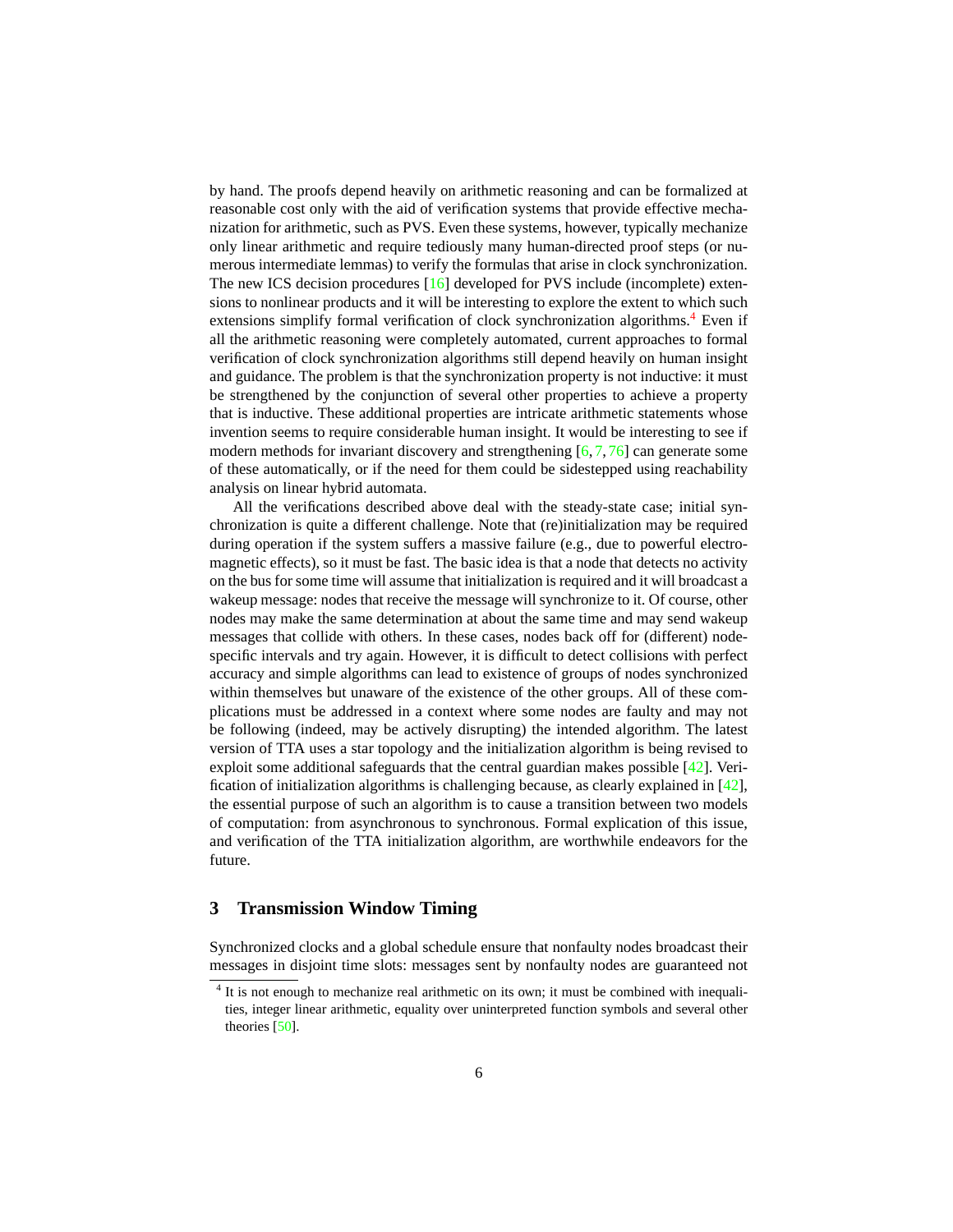<span id="page-6-0"></span>to collide on the bus. A faulty node, however, could broadcast at any time—it could even broadcast constantly (the *babbling* failure mode). This fault is countered by use of a separate fault containment unit called a *guardian* that has independent knowledge of the time and the schedule: a message sent by one node will reach others only if the guardian agrees that it is indeed scheduled for that time.

Now, the sending node, the guardian, and each receiving node have synchronized clocks, but there must be some slack in the time window they assign to each slot so that good messages are not truncated or rejected due to clock skew within the bounds guaranteed by the synchronization algorithm. The design rules used in TTA are the following, where  $\Pi$  is the maximum clock skew between synchronized components.

- The receive window extends from the beginning of the slot to  $4 \Pi$  beyond its allotted duration.
- $-$  Transmission begins  $2 \Pi$  units after the beginning of the slot and should last no longer than the allotted duration.
- **–** The bus guardian for a transmitter opens its window Π units after the beginning of the slot and closes it  $3 \Pi$  beyond its allotted duration.

These rules are intended to ensure the following requirements.

**Agreement:** If any nonfaulty node accepts a transmission, then all nonfaulty nodes do. **Validity:** If any nonfaulty node transmits a message, then all nonfaulty nodes will accept the transmission.

**Separation:** messages sent by nonfaulty nodes or passed by nonfaulty guardians do not arrive before other components have finished the previous slot, nor after they have started the following one.

Formal specification and verification of these properties is a relatively straightforward exercise. Description of a formal treatment using PVS is available as a technical report [\[57](#page-20-6)].

## **4 Group Membership**

The clock synchronization algorithm tolerates only a single (arbitrary) fault. Additional faults are tolerated by diagnosing the faulty node and reconfiguring to exclude it. This diagnosis and reconfiguration is performed by the *group membership* algorithm of TTA, which ensures that each TTA node has a record of which nodes are currently participating correctly in the TTP/C protocol. In addition to supporting the internal fault tolerance of TTA, membership information is made available as a service to applications; this supports the construction of relatively simple, but correct, strategies for tolerating faults at the application level. For example, in an automobile brake-by-wire application, the node at each wheel can adjust its braking force to compensate for the failure (as indicated in the membership information) of the node or brake at another wheel. For such strategies to work, it is obviously necessary that the membership information should be reliable, and that the application state of nonmembers should be predictable (e.g., the brake is fully released).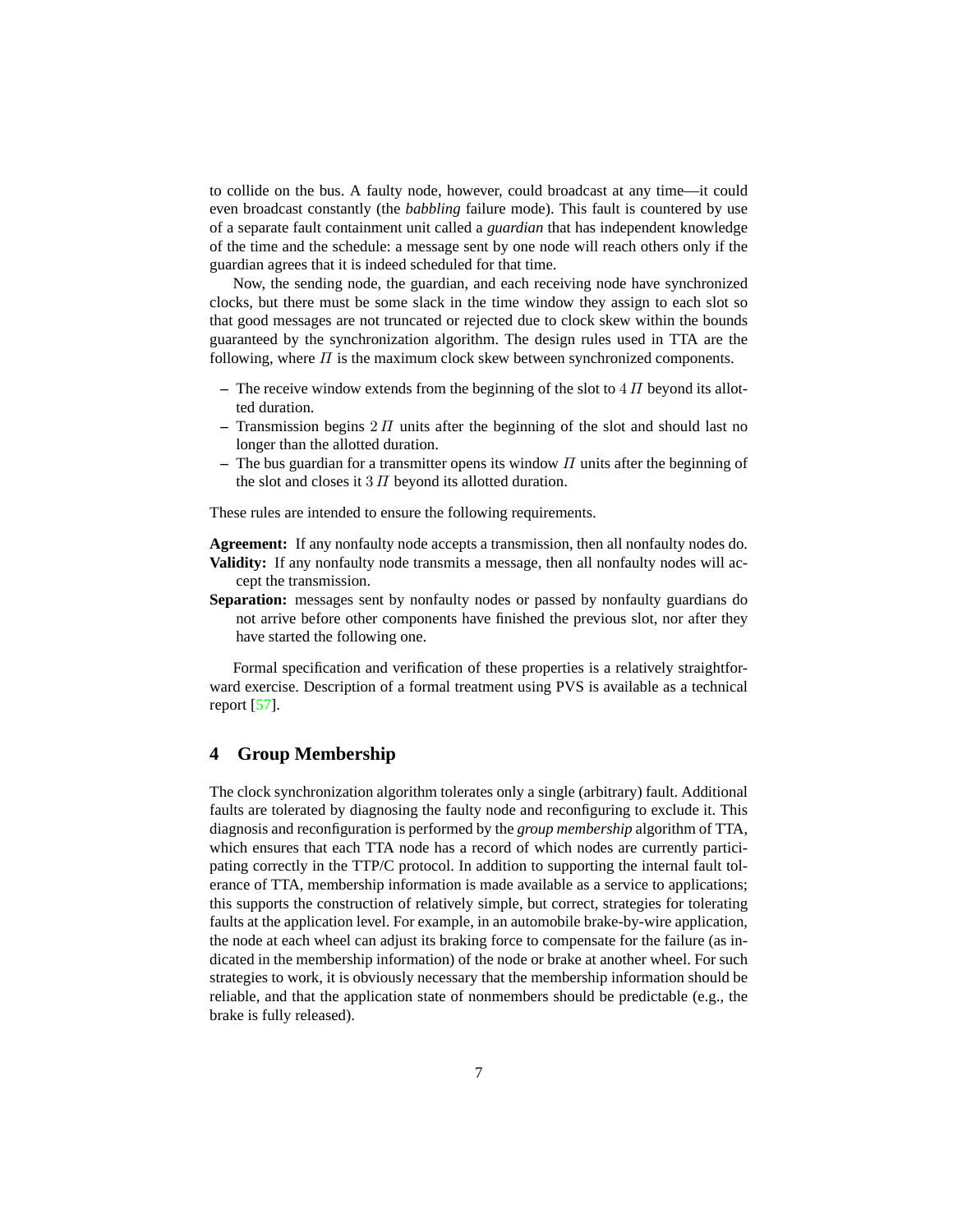Group membership is a distributed algorithm: each node maintains a private *membership* list, which records all the nodes that it believes to be nonfaulty. Reliability of the membership information is characterized by the following requirements.

**Agreement:** The membership lists of all nonfaulty nodes are the same.

**Validity:** The membership lists of all nonfaulty nodes contain all nonfaulty nodes and at most one faulty node (we cannot require immediate removal of faulty nodes because a fault must be manifested before it can be diagnosed).

These requirements can be satisfied only under restricted fault hypotheses. For example, validity cannot be satisfied if new faults arrive too rapidly, and it is provably impossible to diagnose an arbitrary-faulty node with certainty. When unable to maintain accurate membership, the best recourse is to maintain agreement, but sacrifice validity. This weakened requirement is called *clique avoidance*.

Two additional properties also are desirable in a group membership algorithm.

- **Self-diagnosis:** faulty nodes eventually remove themselves from their own membership lists and fail silently (i.e., cease broadcasting).
- **Reintegration:** it should be possible for excluded but recovered nodes to determine the current membership and be readmitted.

TTA operates as a broadcast bus (even though the recent versions are stars topologically); the global schedule executes as a repetitive series of *rounds*, and each node is allocated a broadcast slot in each round. The fault hypothesis of the membership algorithm is a benign one: faults must arrive two or more rounds apart, and must be symmetric in their manifestations: either *all* or exactly *one* node may fail to receive a broadcast message (the former is called a *send* fault, the latter a *receive* fault). The membership requirements would be relatively easy to satisfy if each node were to attach a copy of its membership list to each message that it broadcasts. Unfortunately, since messages are typically very short, this would use rather a lot of bandwidth (and bandwidth was a precious commodity in early implementations of TTA), so the algorithm must operate with less explicit information and nodes must infer the state and membership of other nodes through indirect means. This operates as follows.

Each active TTA node maintains a membership list of those nodes (including itself) that it believes to be active and operating correctly. Each node listens for messages from other nodes and updates its membership list according to the information that it receives. The time-triggered nature of the protocol means that each node knows when to expect a message from another node, and it can therefore detect the absence of such a message. Each message carries a CRC checksum that encodes information about its sender's *C-State*, which includes its local membership list. To infer the local membership of the sender of a message, receivers must append their estimate of that membership (and other C-state information) to the message and then check whether the calculated CRC matches that sent with the message. It is not feasible (or reliable) to try all possible memberships, so receivers perform the check against just their own local membership, and one or two variants.

Transmission faults are detected as follows: each broadcaster listens for the message from its *first successor* (roughly speaking, this will be the next node to broadcast)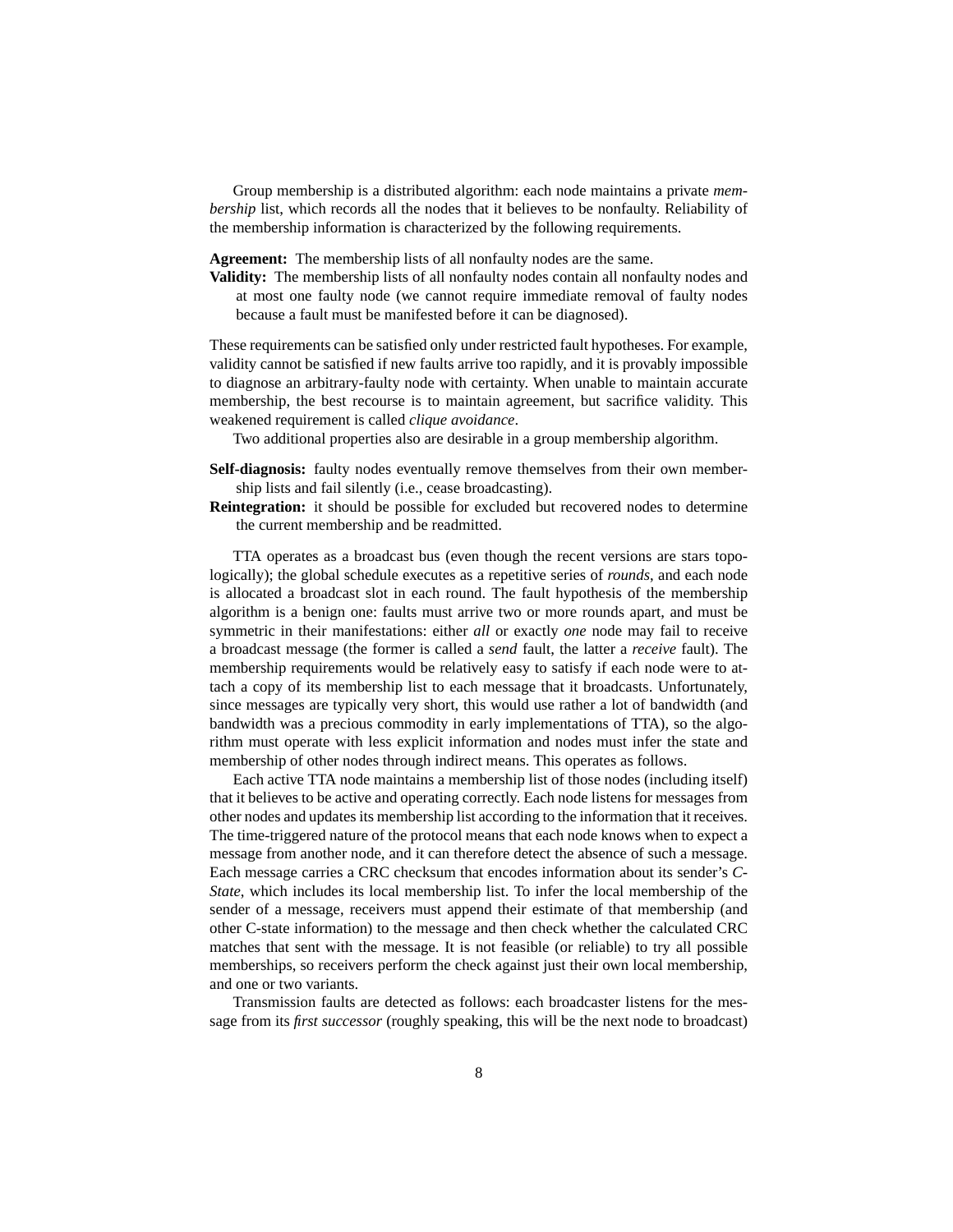<span id="page-8-0"></span>to check whether it suffered a transmission fault: this will be indicated by its exclusion from the membership list of the message from its first successor. However, this indication is ambiguous: it could be the result of a transmission fault by the original broadcaster, or of a receive fault by the successor. Nodes use the local membership carried by the message from their *second successor* to resolve this ambiguity: a membership that excludes the original broadcaster but includes the first successor indicates a transmission fault by the original broadcaster, and one that includes the original broadcaster but excludes the first successor indicates a receive fault by the first successor.

Nodes that suffer receive faults could diagnose themselves in a similar way: their local membership lists will differ from those of nonfaulty nodes, so their next broadcast will be rejected by both their successors. However, the algorithm actually performs this diagnosis differently. Each node maintains *accept* and *reject* counters that are initialized to 1 and 0, respectively, following its own broadcast. Incoming messages that indicate a membership matching that of the receiver cause the receiver to increment its accept count; others (i.e., those that indicate a different membership or that are considered invalid for other reasons) cause it to increment its reject count. Before broadcasting, each node compares its accept and reject counts and shuts down unless the former is greater than the latter.

Formal verification of this algorithm is difficult. We wish to prove that agreement and validity are invariants of the algorithm (i.e., they are true of all reachable states), but it is difficult to do this directly (because it is hard to characterize the reachable states). So, instead, we try to prove a stronger property: namely, that agreement and validity are *inductive* (that is, true of the initial states and preserved by all steps of the algorithm). The general problem with this approach to verification of safety properties of distributed algorithms is that natural statements of the properties of interest are seldom inductive. Instead, it is necessary to strengthen them by conjoining additional properties until they become inductive. The additional properties typically are discovered by examining failed proofs and require human insight.

Before details of the TTA group membership algorithm were known, Katz, Lincoln, and Rushby published a different algorithm for a similar problem, together with an informal proof of its correctness  $[23]$  $[23]$  (I will call this the "WDAG" algorithm). A flaw in this algorithm for the special case of three nodes was discovered independently by Shankar and by Creese and Roscoe [\[12](#page-17-2)] and considerable effort was expended in attempts to formally verify the corrected version. A suitable method was found by Rushby [\[53](#page-20-7)] who used it to formally verify the WDAG algorithm, but used a simplified algorithm (called the "CAV" algorithm) to explicate the method in [[53\]](#page-20-7). The method is based on strengthening a putative safety property into a *disjunction* of "configurations" that can easily be proved to be inductive. Configurations can be constructed systematically and transitions among them have a natural diagrammatic representation that conveys insight into the operation of the algorithm. Pfeifer subsequently used this method to verify validity, agreement, and self-diagnosis for the full TTA membership algorithm [\[44](#page-19-6)] (verification of self-diagnosis is not described in the paper).

Although the method just described is systematic, it does require considerable human interaction and insight, so more automatic methods are desirable. All the group membership algorithms mentioned (CAV, WDAG, TTA) are n-process algorithms (so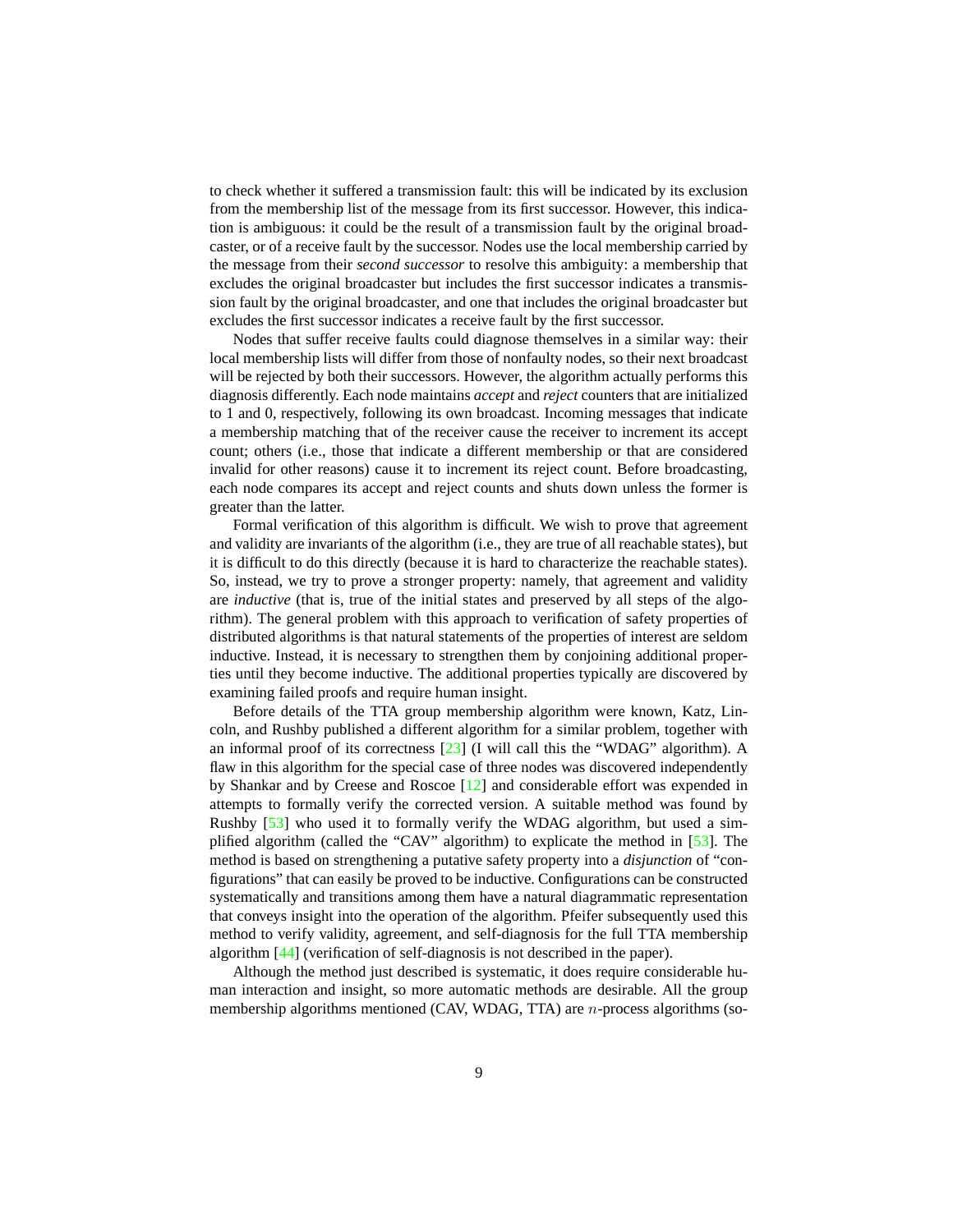<span id="page-9-1"></span>called *parameterized systems*), so one attractive class of methods seeks to reduce the general case to some fixed configuration (say four processes) of an abstracted algorithm that can be model checked. Creese and Roscoe [\[12](#page-17-2)] report an investigation along these lines for the WDAG algorithm. The difficulty in such approaches is that proving that the abstracted algorithm is faithful to the original is often as hard as the direct proof.

An alternative is to *construct* the abstracted algorithm using automated theorem proving so that the result is guaranteed to be sound, but possibly too conservative. These methods are widely used for predicate [\[62](#page-20-8)] and data [[11\]](#page-17-3) abstraction (both methods are implemented in PVS using a generalization of the technique described in  $[63]$  $[63]$ ), and have been applied to *n*-process examples [[71\]](#page-21-8). The precision of an abstraction is determined by the guidance provided to the calculation (e.g., which predicates to abstract on) and by the power of the automated deduction methods that are employed.<sup>[5](#page-9-0)</sup> The logic called WS1S is very attractive in this regard, because it is very expressive (it can represent arithmetic and set operations on integers) and it is decidable [[14](#page-18-7)]. The method implemented in the PAX tool  $[4,5]$  $[4,5]$  $[4,5]$  performs automated abstraction of parameterized specifications modeled in WS1S. Application of the tool to the CAV group membership protocol is described on the PAX web page at [http://www.informatik.uni-kiel.](http://www.informatik.uni-kiel.de/~kba/pax/examples.html) [de/˜kba/pax/examples.html](http://www.informatik.uni-kiel.de/~kba/pax/examples.html). The abstraction yields a finite-state system that can be examined by model checking. I conjecture that extension of this method to the TTA algorithm may prove difficult because the counters used in that algorithm add an extra unbounded dimension.

The design of TTA (and particularly of the central guardian) is intended to minimize violations of the benign fault hypothesis of the group membership algorithm. But we cannot guarantee absence of such violations, so the membership algorithm is buttressed by a clique avoidance algorithm (it would better be called a clique elimination algorithm) that sacrifices validity but maintains agreement under weakened fault hypotheses. Clique avoidance is actually a subalgorithm of the membership algorithm: it comprises just the part that manages the accept and reject counters and that causes a node to shut down prior to a broadcast unless its accept count exceeds its reject count at that point. The clique avoidance algorithm can be analyzed either in isolation or, more accurately, in the presence of the rest of the membership algorithm (this is, the part that deals with the first and second successor).

Beyond the benign fault hypothesis lie *asymmetric* faults (where more than one but less than all nodes fail to receive a broadcast correctly), and *multiple* faults, which are those that arrive less than two rounds apart. These hypotheses all concern loss of messages; additional hypotheses include *processor* faults, where nodes fail to follow the algorithm, and *transient* faults, where nodes have their state corrupted (e.g., by high-intensity radiation) but otherwise follow the algorithm correctly.

Bauer and Paulitsch [[3\]](#page-17-6) describe the clique avoidance algorithm and give an informal proof that it tolerates a single asymmetric fault. Their analysis includes the effects of the rest of the membership algorithm. Bouajjani and Merceron [[8\]](#page-17-7) prove that the clique avoidance algorithm, considered in isolation, tolerates multiple asymmetric

<span id="page-9-0"></span><sup>5</sup> In this context, automated deduction methods are used in a *failure-tolerant* manner, so that if the methods fail to prove a true theorem, the resulting abstraction will be sound, but more conservative than necessary.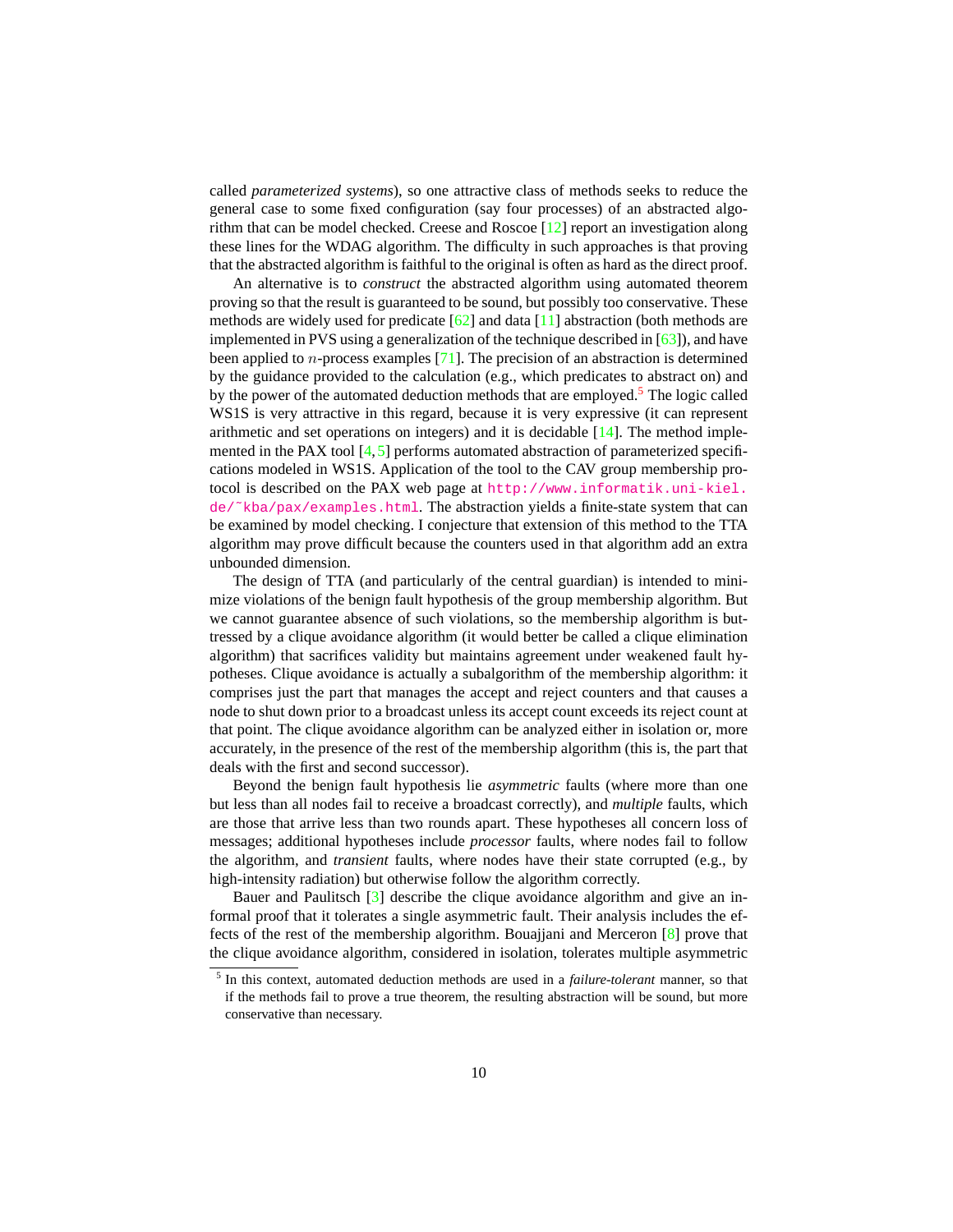<span id="page-10-0"></span>faults; they also describe an abstraction for the  $n$ -node,  $k$ -faults parameterized case that yields a counter automaton. Reachability is decidable for this class of systems, and experiments are reported with two automated verifiers for the  $k = 1$  case.

For transient faults, I conjecture that the most appropriate framework for analysis is that of self-stabilization [\[68](#page-21-9)]. An algorithm is said to be *self-stabilizing* if it converges to a stable "good" state starting from an arbitrary initial state. The arbitrary initial state can be one caused by an electromagnetic upset (e.g., that changes the values of the accept and reject counters), or by other faults outside the benign fault hypotheses.

An attractive treatment of self-stabilization is provided by the "Detectors and Correctors" theory of Arora and Kulkarni. The full theory [\[2](#page-17-8), [31](#page-19-7)] is comprehensive and more than is needed for my purposes, so I present a simplified and slightly modified version that adapts the important insights of the original formulation to the problem at hand.

We assume some "base" algorithm  $M$  whose purpose is to maintain an invariant S: that is, if the (distributed) system starts in a state satisfying the predicate  $S$ , then execution of  $M$  will maintain that property. In our case,  $M$  is the TTA group membership algorithm, and  $S$  is the conjunction of the agreement and validity properties. M corresponds to what Arora and Kulkarni call the "fault-intolerant" program, but in our context it is actually a fault-tolerant algorithm in its own right. This aspect of the system's operation can be specified by the Hoare formula

$$
\{S\} \ M||F \ \{S\}
$$

where  $F$  is a "fault injector" that characterizes the fault hypothesis of the base algorithm and  $M||F$  denotes the concurrent execution of M and F.

Now, a transient fault can take the system to some state not satisfying  $S$ , and at this point our hope is that a "corrector" algorithm C will take over and somehow cause the system to converge to a state satisfying S, where the base algorithm can take over again. We can represent this by the following formula

$$
C \models \Diamond S
$$

where  $\diamond$  is the *eventually* modality of temporal logic.

In our case,  $C$  is the TTA clique avoidance algorithm. So far we have treated  $M$  and  $C$  separately but, as noted previously, they must actually run concurrently, so we really require

$$
\{S\} \; C||M||F \; \{S\}
$$

and

$$
C||M||F \models \Diamond S.
$$

The presence of  $F$  in the last of these represents the fact that although the disturbance that took the system to an arbitrary state is assumed to have passed when convergence begins, the standard, benign fault hypothesis still applies.

To ensure the first of these formulas, we need that  $C$  does not interfere with  $M$ that is, that  $C||M$  behaves the same as M (and hence  $C||M||F$  behaves the same as  $M||F$ ). A very direct way to ensure this is for C actually to be a subalgorithm of  $M$  for then  $C||M$  *is* the same as M. As we have already seen later, this is the case in TTA, where the clique avoidance algorithm is just a part of the membership algorithm.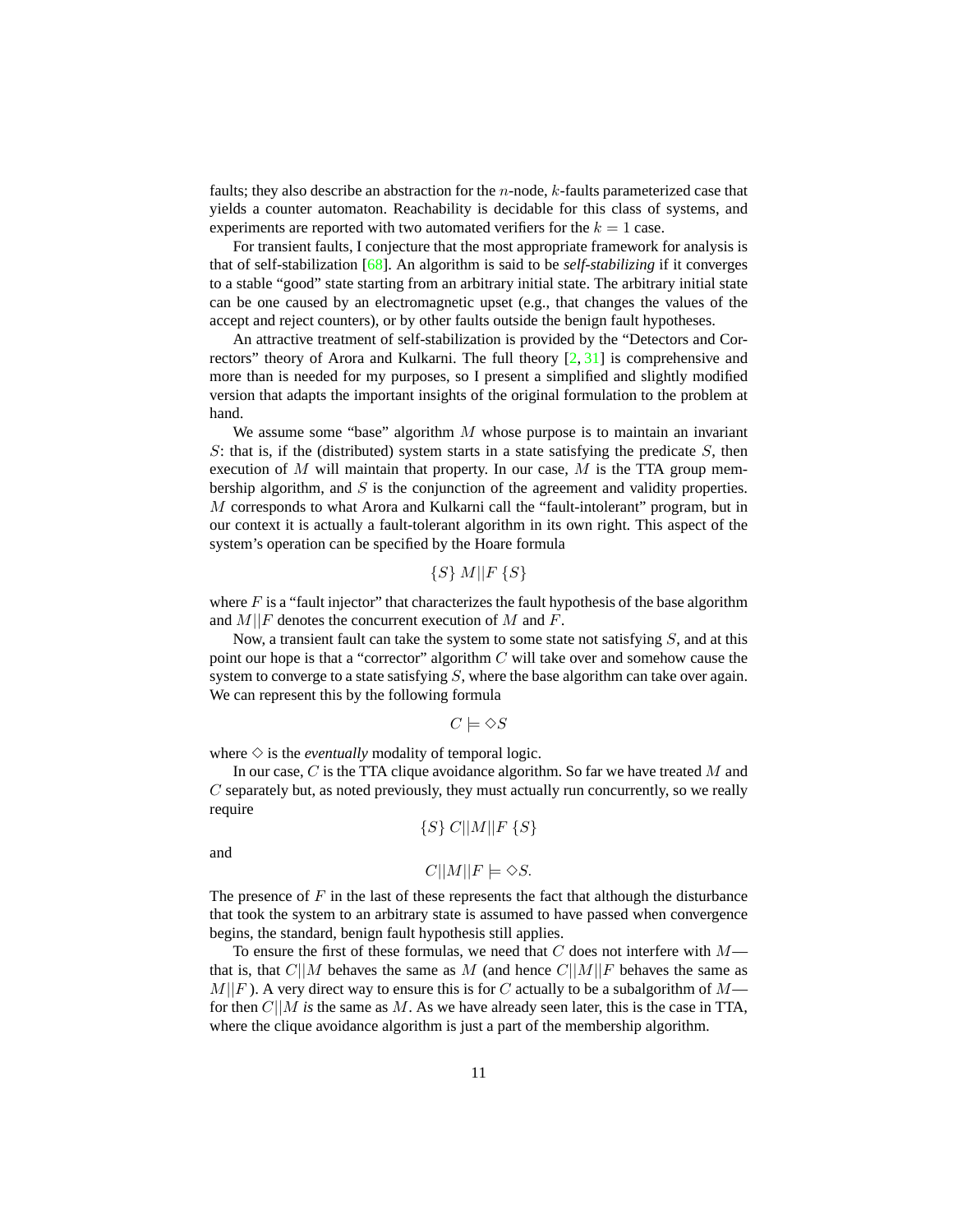<span id="page-11-3"></span>A slight additional complication is that the corrector may not be able to restore the system to the ideal condition characterized by  $S$ , but only to some "safe" approximation to it, characterized by  $S'$ . This is the case in TTA, where clique avoidance sacrifices validity. Our formulas therefore become the following.

<span id="page-11-0"></span>
$$
\{S\} C||M||F\{S\} \tag{1}
$$

<span id="page-11-1"></span>
$$
\{S'\} C||M||F\{S' \vee S\}, \text{ and } S \supset S'
$$
 (2)

and

<span id="page-11-2"></span>
$$
C||M||F \models \Diamond S'. \tag{3}
$$

The challenge is formally to verify these three formulas. Concretely, ([1\)](#page-11-0) is accomplished for TTA by Pfeifer's verification [[44\]](#page-19-6) (and potentially, in more automated form, by extensions to the approaches of  $[4, 8]$  $[4, 8]$  $[4, 8]$  $[4, 8]$ , [\(2](#page-11-1)) should require little more than an adjust-ment to those proofs, and the hard case is ([3\)](#page-11-2). Bouajjani and Merceron's analysis [\[8](#page-17-7)] can be seen as establishing

 $C \models \Diamond S'$ 

for the restricted case where the arbitrary initial state is one produced by the occurrence of multiple, possibly asymmetric faults in message transmission or reception. The general case must consider the possibility that the initial state is produced by some outside disturbance that sets the counters and flags of the algorithm to arbitrary values (I have formally verified this case for a simplified algorithm), and must also consider the presence of M and F. Formal verification of this general case is an interesting challenge for the future. Kulkarni [[30,](#page-18-8) [31\]](#page-19-7) has formally specified and verified the general detectors and correctors theory in PVS, and this provides a useful framework in which to develop the argument.

A separate topic is to examine the consequences of giving up validity in order to maintain agreement under the clique avoidance algorithm. Under the never give up philosophy, it is reasonable to sacrifice one property rather than lose all coordination when the standard fault hypothesis is violated, but some useful insight may be gained through an attempt to formally characterize the possible behaviors in these cases.

Reintegration has so far been absent from the discussion. A node that diagnoses a problem in its own operation will drop out of the membership, perform diagnostic tests and, if these are satisfactory (indicating that the original fault was a transient event), attempt to reintegrate itself into the running system. This requires that the node first (re)synchronizes its clock to the running system, then acquires the current membership, and then "speaks up" at its next slot in the schedule. There are potential difficulties here: for example, a broadcast by a node  $a$  may be missed by a node  $b$  whose membership is used to initialize a reintegrating node  $c$ ; rejection of its message by b and c then causes the good node a to shut down. This scenario is excluded by the requirement that a reintegrating node must correctly receive a certain number of messages before it may broadcast itself. Formal examination of reintegration scenarios is another interesting challenge for the future.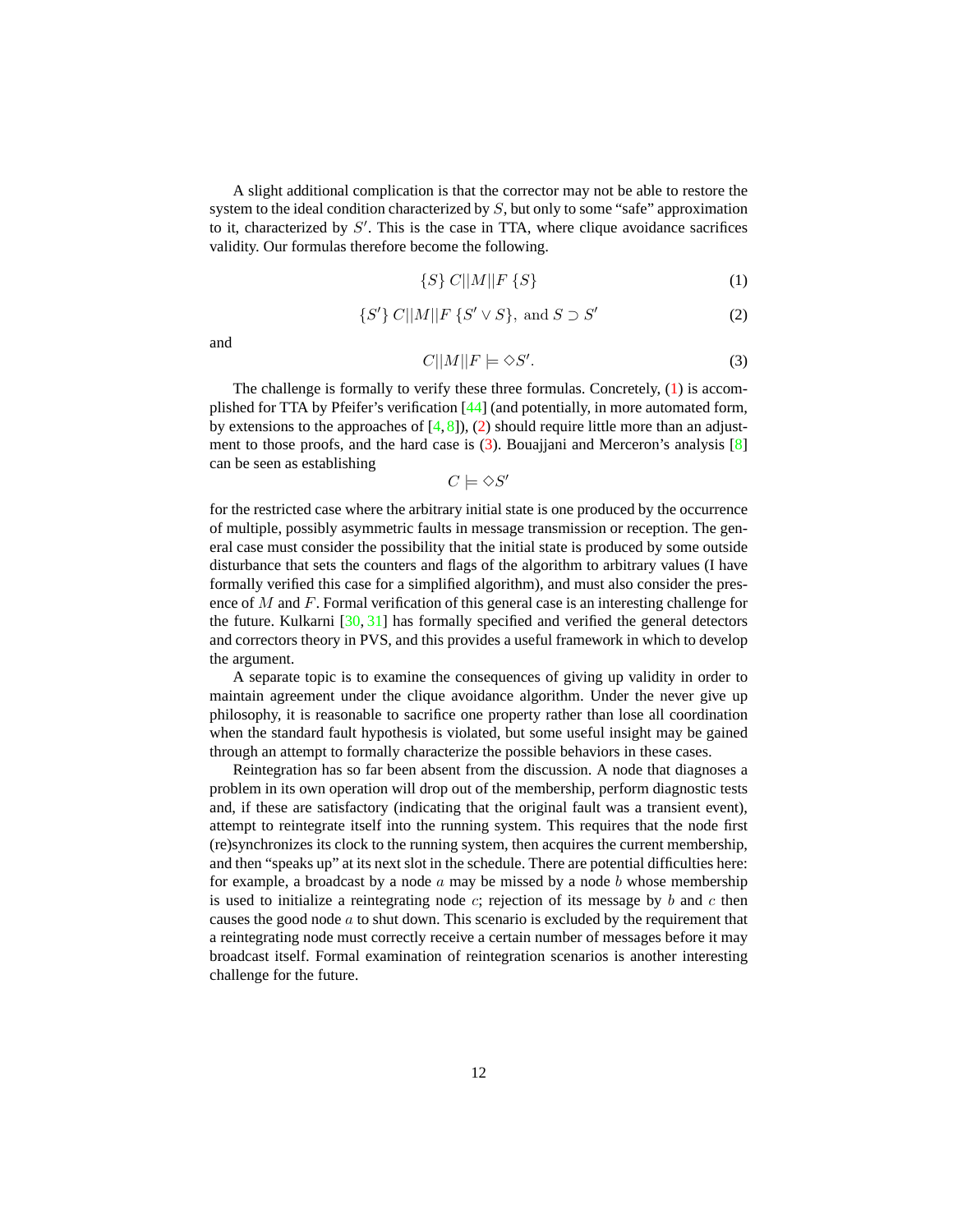### <span id="page-12-1"></span>**5 Interaction of Clock Synchronization and Group Membership**

Previous sections considered clock synchronization and group membership in isolation but noted that, in reality, they interact: synchronization depends on membership to eliminate nodes diagnosed as faulty, while membership depends on synchronization to create the time-triggered round structure on which its operation depends. Mutual dependence of components on the correct operation of each other is generally formalized in terms of assume-guarantee reasoning, first introduced by Chandy and Misra [[39\]](#page-19-8) and Jones  $[22]$  $[22]$ . The idea is to show that component  $X_1$  guarantees certain properties  $P_1$  on the assumption that component  $X_2$  delivers certain properties  $P_2$ , and *vice versa* for  $X_2$ , and then claim that the composition of  $X_1$  and  $X_2$  guarantees  $P_1$  and  $P_2$  unconditionally. This kind of reasoning appears—and indeed is—circular in that  $X_1$  depends on  $X<sub>2</sub>$  and *vice versa*. The circularity can lead to unsoundness and there has been much research on the formulation of rules for assume-guarantee reasoning that are both sound and useful. Different rules may be compared according to the kinds of system models and specification they support, the extent to which they lend themselves to mechanized analysis, and the extent to which they are preserved under refinement (i.e., the circumstances under which  $X_1$  can be replaced by an implementation that may do more than  $X_1$ ).

Closer examination of the circular dependency in TTA reveals that it is not circular if the temporal evolution of the system is taken into consideration: clock synchronization in round t depends on group membership in round  $t-1$ , which in turn depends on clock synchronization in round  $t - 2$  and so on. McMillan [\[37](#page-19-9)] has introduced an assumeguarantee rule that seems appropriate to this case. McMillan's rule can be expressed as follows, where *H* is a "helper" property (which can be simply  $true$ ),  $\Box$  is the "always" modality of Linear Temporal Logic (LTL), and  $p \triangleright q$  (" $p$  constrains  $q$ ") means that if p is always true up to time t, then q holds at time  $t + 1$  (i.e., p fails before q), where we interpret time as rounds.

<span id="page-12-0"></span>
$$
\frac{\langle H \rangle X_1 \langle P_2 \triangleright P_1 \rangle}{\langle H \rangle X_2 \langle P_1 \triangleright P_2 \rangle} \tag{4}
$$

$$
\frac{\langle H \rangle X_1 \langle |X_2 \langle \Box(P_1 \wedge P_2) \rangle}{\langle H \rangle X_1 \langle |X_2 \langle \Box(P_1 \wedge P_2) \rangle} \tag{5}
$$

Notice that  $p \triangleright q$  can be written as the LTL formula  $\neg(p \bigcup \neg q)$ , where U is the LTL "until" operator. This means that the antecedent formulas can be established by LTL model checking if the transition relations for  $X_1$  and  $X_2$  are finite.

I believe the soundness of the circular interaction between the clock synchronization and group membership algorithms of TTA can be formally verified using McMillan's rule. To carry this out, we need to import the proof rule [\(4](#page-12-0)) into the verification framework employed—and for this we probably need to embed the semantics of the rule into the specification language concerned. McMillan's presentation of the rule only sketches the argument for its soundness; a more formal treatment is given by Namjoshi and Trefler  $[40]$  $[40]$ , but it is not easy reading and does not convey the basic intuition. Rushby  $[56]$  $[56]$ presents an embedding of LTL in the PVS specification language and formally verifies the soundness of the rule. The specification and proof are surprisingly short and provide a good demonstration of the power and convenience of the PVS language and prover.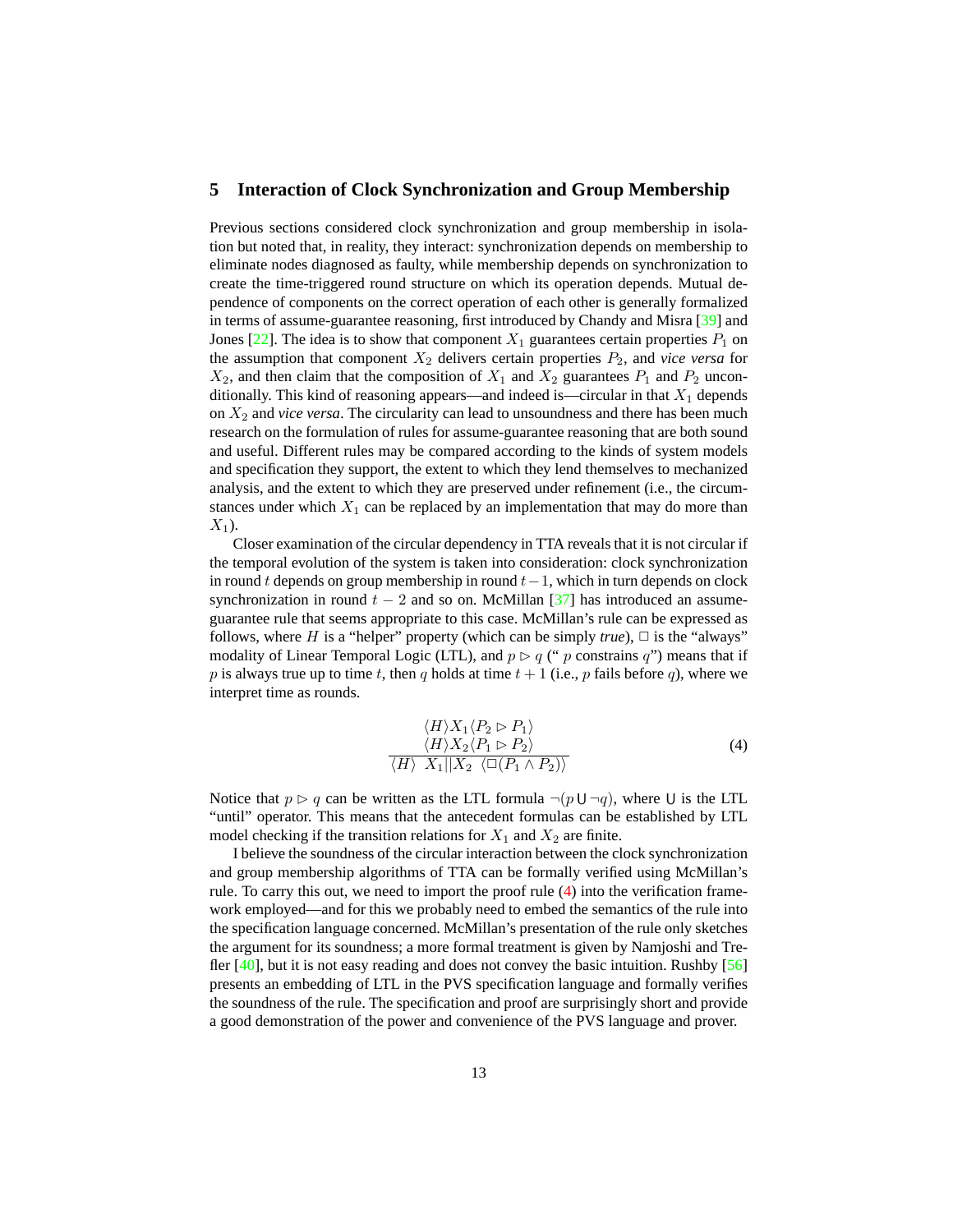<span id="page-13-0"></span>Using this foundation to verify the interaction between the clock synchronization and group membership algorithms of TTA remains a challenge for the future. Observe that such an application of assume-guarantee reasoning has rather an unusual character: conventionally, the components in assume-guarantee reasoning are viewed as separate, peer processes, whereas here they are distributed algorithms that form part of a protocol hierarchy (with membership above synchronization).

## **6 Emergent Properties**

Clock synchronization, transmission window timing, and group membership are important properties, but what makes TTA useful are not the individual properties of its constituent algorithms, but the emergent properties that come about through their combination. These emergent properties are understood by the designers and advocates of TTA, but they have not been articulated formally in ways that are fully satisfactory, and I consider this the most important and interesting of the tasks that remain in the formal analysis of TTA.

I consider the three "top level" properties of TTA to be the time-triggered model of computation, support for application-independent fault tolerance, and partitioning. The time-triggered model of computation can be construed narrowly or broadly. Narrowly, it is a variant on the notion of synchronous system [[35\]](#page-19-11): these are distributed computer systems where there are known upper bounds on the time that it takes nonfaulty processors to perform certain operations, and on the time that it takes for a message sent by one nonfaulty processor to be received by another. The existence of these bounds simplifies the development of fault-tolerant systems because nonfaulty processes executing a common algorithm can use the passage of time to predict each others' progress, and the absence of expected messages can be detected. This property contrasts with asynchronous systems, where there are no upper bounds on processing and message delays, and where it is therefore provably impossible to achieve certain forms of con-sistent knowledge or coordinated action in the presence of even simple faults [[9,](#page-17-9) [17\]](#page-18-10). Rushby [[52\]](#page-20-11) presents a formal verification that a system possessing the synchronization and scheduling mechanisms of TTA can be used to create the abstraction of a synchronous system. An alternative model, closer to TTA in that it does not abstract out the real-time behavior, is that of the language Giotto  $[19]$  $[19]$  and it would be interesting to formalize the connection between TTA and Giotto.

More broadly construed, the notion of time-triggered system encompasses a whole philosophy of real-time systems design—notably that espoused by Kopetz  $[25]$  $[25]$ . Kopetz' broad conception includes a distinction between *composite* and *elementary* interfaces [\[27](#page-18-4)] and the notion of a *temporal firewall* [\[24](#page-18-3)].

A time-triggered system does not merely schedule activity within nodes, it also manages the reliable transmission of messages between them. Messages obviously communicate data between nodes (and the processes within them) but they may also, through their presence or absence and through the data that they convey, influence the flow of control within a node or process (or, more generically, a component). An important insight is that one component should not allow another to control its own progress. Suppose, for example, that the guarantees delivered by component  $X_1$  are quite weak,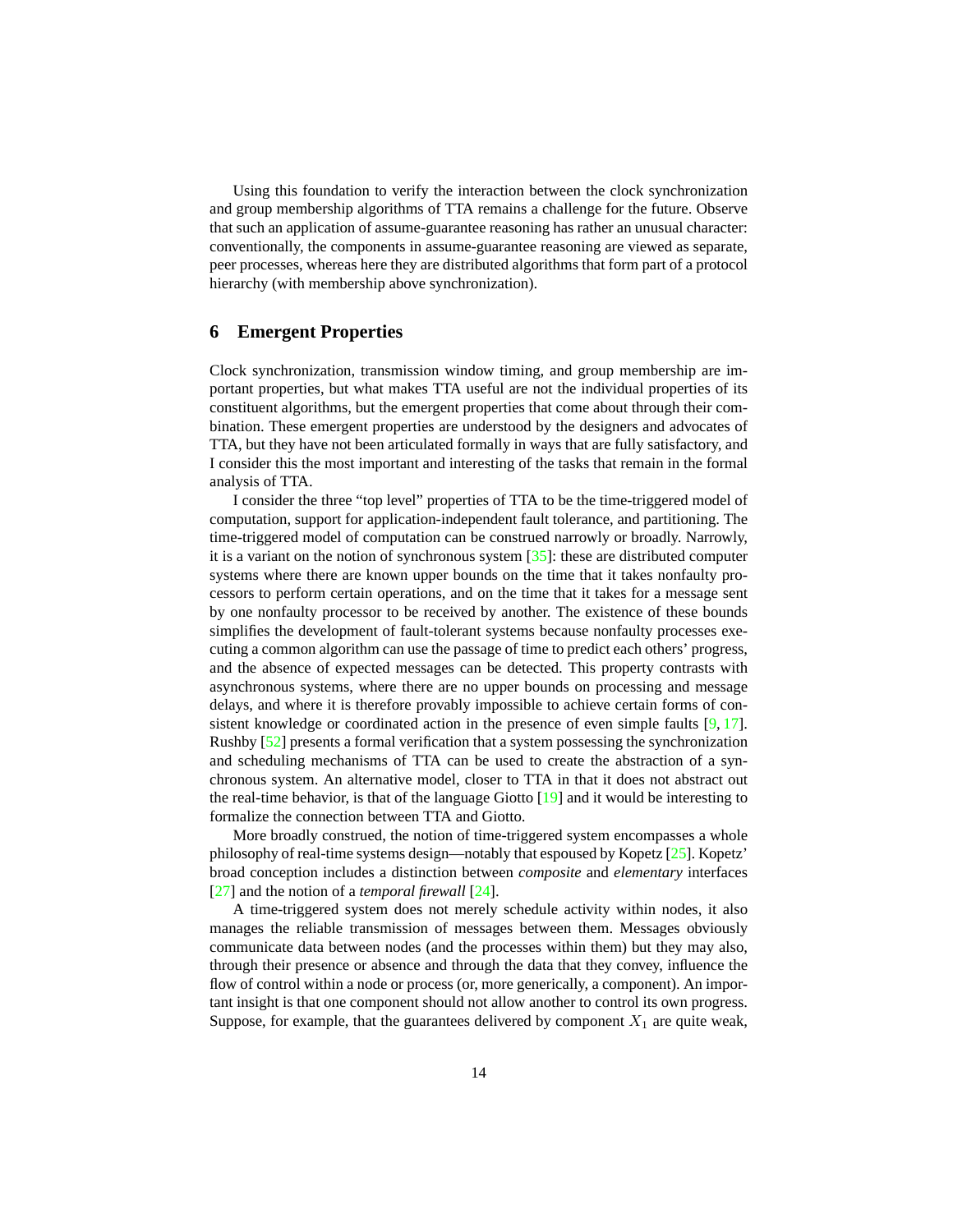<span id="page-14-0"></span>such as, "this buffer may sometimes contain recent data concerning parameter A." Another component  $X_2$  that uses this data must be prepared to operate when recent data about A is unavailable (at least from  $X_1$ ). It might seem that predictability and simplicity would be enhanced if we were to ensure that the flow of data about  $A$  is reliable perhaps using a protocol involving acknowledgments. But in fact, contrary to this intuition, such a mechanism would greatly increase the coupling between components and introduce more complicated failure propagations. For example,  $X_1$  could block waiting for an acknowledgment from  $X_2$  that may never come if  $X_2$  has failed, thereby propagating the failure from  $X_2$  to  $X_1$ . Kopetz [\[27](#page-18-4)] defines interfaces that involve such bidirectional flow of control as composite and argues convincingly that they should be eschewed in favor of elementary interfaces in which control flow is unidirectional.

The need for elementary interfaces leads to protocols for nonblocking asynchronous communication that nonetheless ensure timely transmission and mutual exclusion (i.e., no simultaneous reading and writing of the same buffer). In computer science, these are known as lock- and wait-free atomic register constructions ( [[1\]](#page-17-10) is a convenient survey, focussing on the work of Lamport, who first introduced the topic), but similar constructions were developed independently in the avionics and real-time communities. The best-known of these is the four-slot protocol of Simpson [[72\]](#page-21-10). Formal analyses of Simpson's protocol have been developed by Clark [\[10](#page-17-11)] (using Petri nets), by Rushby [[59\]](#page-20-12) (using model checking), and by Henderson and Paynter [\[18](#page-18-12)] (using PVS). Hesselink [[21\]](#page-18-13) have verified some atomic register constructions from the computer science literature using ACL2.

TTA uses a protocol called NBW (nonblocking write) [[29\]](#page-18-14) whose wait-free element was inspired by Simpson's algorithm, and whose lock-free construction is that of Lamport [\[33](#page-19-12)]. It would be useful to undertake a formal examination of NBW (which is used in the Communication Network Interface (CNI) that provides communication between hosts and their TTA controllers), particularly since Simpson's algorithm requires atomic control registers, and Rushby's analysis [\[59](#page-20-12)] shows that it fails when this (very strong) assumption is violated.

The larger issue of formally characterizing composite and elementary interfaces has not yet been tackled, to my knowledge. It is debatable whether formalization of these notions is best performed as part of a broad treatment of time-triggered systems, or as part of an orthogonal topic concerned with application-independent fault tolerance. *Temporal firewalls*, another element in Kopetz' comprehensive philosophy [\[24](#page-18-3)], seem definitely to belong in the treatment of fault tolerance. The standard way to communicate a sensor sample is to package it with a timestamp: then the consuming process can estimate the "freshness" of the sample. But surely the useful lifetime of a sample depends on the accuracy of the original reading and on the dynamics of the parameter being measured—and these factors are better known to the process doing the sensing than to the process that consumes the sample. So, argues Kopetz, it is better to turn the timestamp around, so that it indicates the "must use by" time, rather than the time at which the sample was taken. This is the idea of the temporal firewall, which exists in two variants. A *phase-insensitive* sensor sample is provided with a time and a guarantee that the sampled value is accurate (with respect to a specification published by the process that provides it) until the indicated time. For example, suppose that engine oil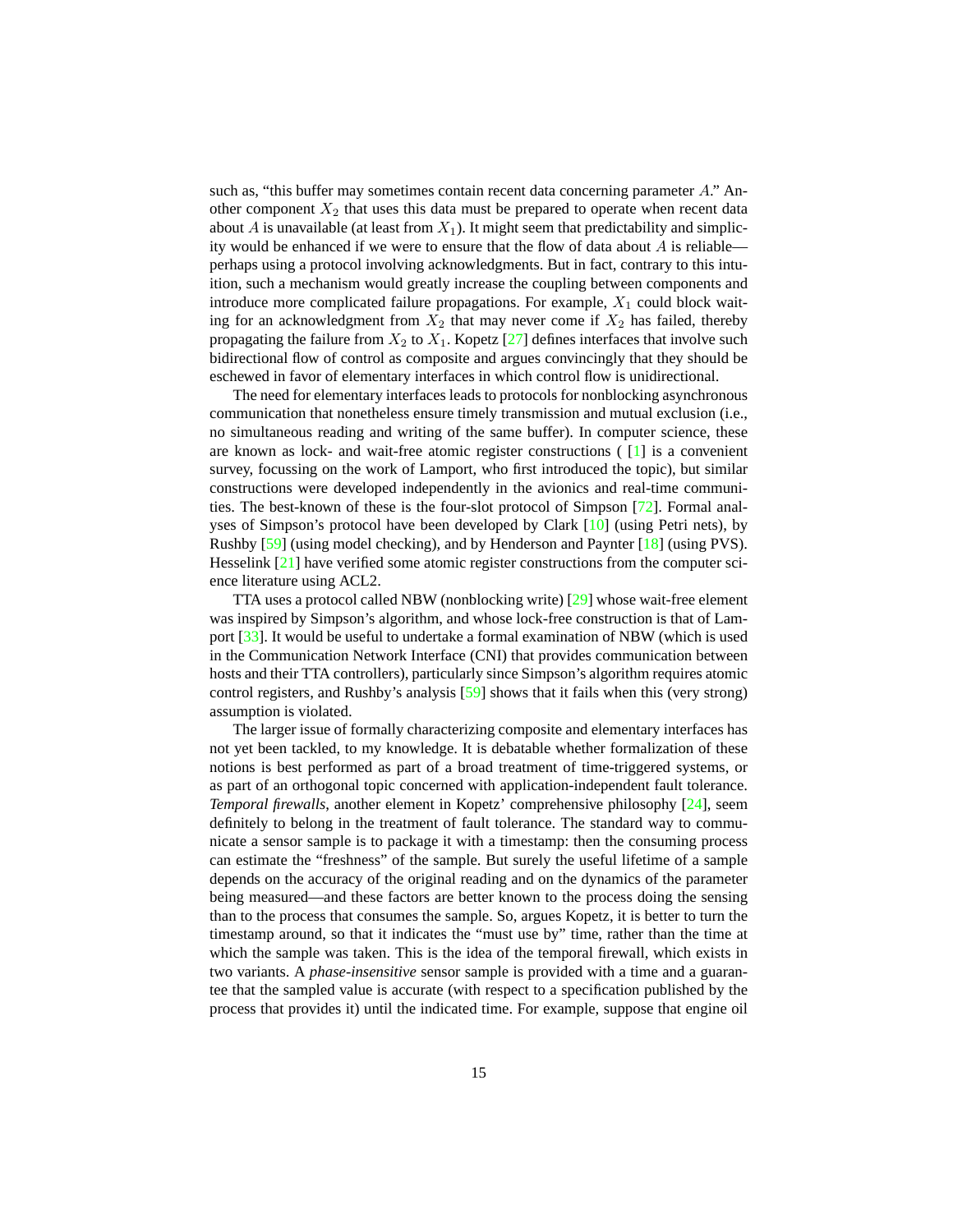<span id="page-15-0"></span>temperature may change by at most 1% of its range per second, that its sensor is completely accurate, and that the data is to be guaranteed to 0.5%. Then the sensor sample will be provided with a time 500 ms ahead of the instant when it was sampled, and the receiver will know that it is safe to use the sampled value until the indicated time. A *phase-sensitive* temporal firewall is used for rapidly changing parameters; in addition to sensor sample and time, it provides the parameters needed to perform state estimation. For example, along with sampled crankshaft angle, it may supply RPM, so that angle may be estimated more accurately at the time of use.

The advantage of temporal firewalls is that they allow some of the downstream processing (e.g., sensor fusion) to become less application dependent. Temporal firewalls are consistent with modern notions of *smart sensors* that co-locate computing resources with the sensor. Such resources allow a sensor to return additional information, including an estimate of the accuracy of its own reading. An attractive way to indicate (confidence in) the accuracy of a sensor reading is to return two values (both packaged in a temporal firewall) indicating the upper and lower 95% (say) confidence interval. If several such intervals are available from redundant sensors, then an interesting question is how best to combine (or *fuse*) them. Marzullo [\[36](#page-19-13)] introduces the sensor fusion function  $\bigcap_{f,n}(S)$  for this problem; Rushby formally verifies the soundness of this construction (i.e., the fused interval always contains the correct value) [[58\]](#page-20-13). A weakness of Marzullo's function is that it lacks the "Lipschitz Condition": small changes in input sensor readings can sometimes produce large changes in its output. Schmid and Schossmaier [\[65](#page-20-14)] have recently introduced an improved fusion function  $\mathcal{F}_n^f(S)$  that does satisfy the Lipschitz condition, and is optimal among all such functions. It would be interesting to verify formally the properties of this function.

Principled fault tolerance requires not only that redundant sensor values are fused effectively, but that all redundant consumers agree on exactly the same values; this is the notion of *replica determinism* [[46\]](#page-19-14) that provides the foundation for *state machine replication* [[67\]](#page-21-11) and other methods for application-independent fault tolerance based on exact-match voting. Replica determinism in its turn depends on *interactively consistent* message passing: that is, message passing in which all nonfaulty recipients obtain the same value [\[43](#page-19-15)], even if the sender and some of the intermediaries in the transmission are faulty (this is also known as the problem of *Byzantine Agreement* [\[34](#page-19-16)]). It is well known [[35\]](#page-19-11) that interactive consistency cannot be achieved in the presence of a single arbitrary fault with less than two rounds of information exchange (one to disseminate the values, and one to cross-check), yet TTA sends each message in only a single broadcast. How can we reconcile this practice with theory? I suggest in [[55\]](#page-20-1) that the interaction of message broadcasts with the group membership algorithm (which can be seen as a continuously interleaving two-round algorithm) in TTA achieves a "Draconian consensus" in which agreement is enforced by removal of any members that disagree. It would be interesting to subject this idea to formal examination, and to construct an integrated formal treatment for application-level fault tolerance in TTA similar to those previously developed for classical state machine replication [[48,](#page-19-17) [13\]](#page-17-12).

The final top-level property is the most important for safety-critical applications; it is called *partitioning* and it refers to the requirement that faults in one component of TTA, or in one application supported by TTA, must not propagate to other compo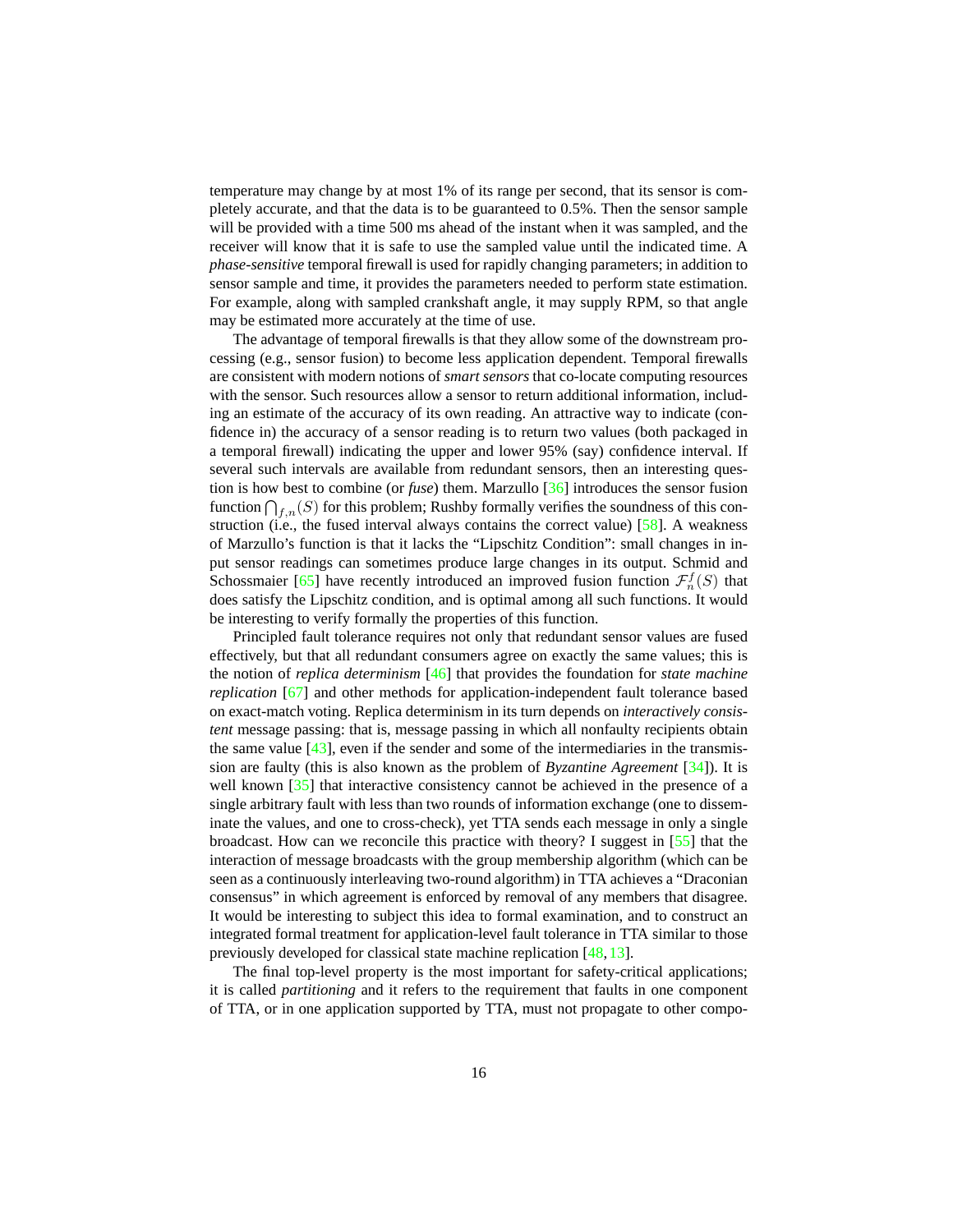<span id="page-16-0"></span>nents and applications, and must not affect the operation of nonfaulty components and applications, other than through loss of the services provided by the failed elements. It is quite easy to develop a formal statement of partitioning—but only in the absence of the qualification introduced in the final clause of the previous sentence (see [\[51\]](#page-20-15) for an extended discussion of this topic). In the absence of communication, partitioning is equivalent to isolation and this property has a long history of formal analysis in the security community  $[47]$  $[47]$  and has been adapted to include the real-time attributes that are important in embedded systems [[79\]](#page-21-12). In essence, formal statements of isolation state that the behavior perceived by one component is entirely unchanged by the presence or absence of other components. When communication between components is allowed, this simple statement no longer suffices, for if  $X_1$  supplies input to  $X_2$ , then absence of  $X_1$  certainly changes the behavior perceived by  $X_2$ . What we want to say is that the *only* change perceived by  $X_2$  is that due to the faulty or missing data supplied by  $X_1$  (i.e.,  $X_1$  must not be able to interfere with  $X_2$ 's communication with other components, nor write directly into its memory, and so on). To my knowledge, there is no fully satisfactory formal statement of this interpretation of partitioning.

It is clear that properties of the TTA algorithms and architecture are crucial to partitioning (e.g., clock synchronization, the global schedule, existence of guardians, the single-fault assumption, and transmission window timing are all needed to stop a faulty node violating partitioning by babbling on the bus), and there are strong informal arguments (backed by experiment) that these properties are sufficient [\[55](#page-20-1)], but to my knowledge there is as yet no comprehensive formal treatment of this argument.

#### **7 Conclusion**

TTA provides several challenging formal verification problems. Those who wish to develop or benchmark new techniques or tools can find good test cases among the algorithms and requirements of TTA. However, I believe that the most interesting and rewarding problems are those that concern the interactions of several algorithms, and it is here that new methods of compositional analysis and verification are most urgently needed. Examples include the interaction between the group membership and clique avoidance algorithms and their joint behavior under various fault hypotheses, the mutual interdependence of clock synchronization and group membership, and the top-level properties that emerge from the collective interaction of all the algorithms and architectural attributes of TTA. Progress on these fronts will not only advance the techniques and tools of formal methods, but will strengthen and deepen ties between the formal methods and embedded systems communities, and make a valuable contribution to assurance for the safety-critical systems that are increasingly part of our daily lives.

#### **Acknowledgments**

Günther Bauer of TU Vienna provided helpful comments and corrections for a previous version of this paper.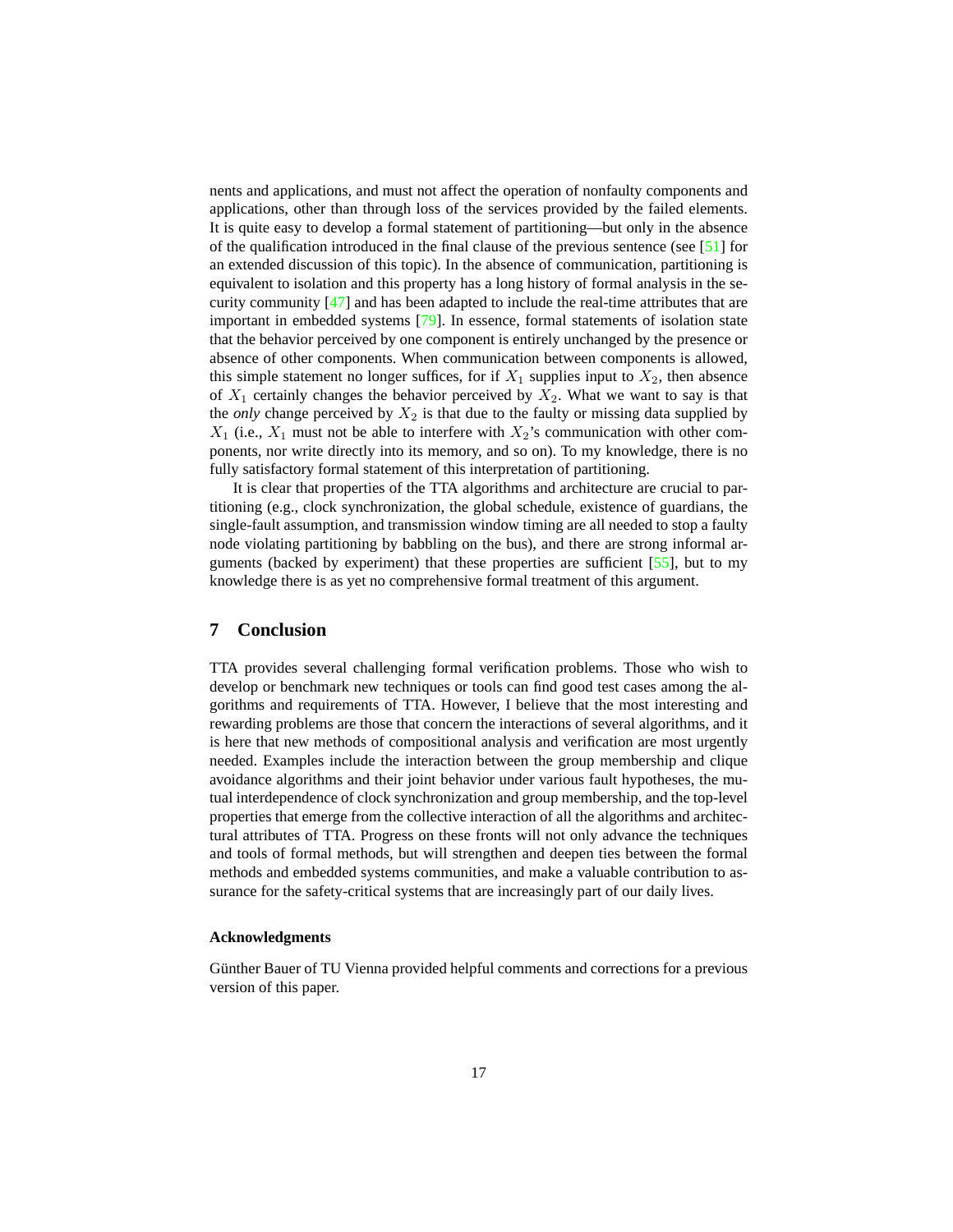## **References**

Papers on formal methods and automated verification by SRI authors can generally be located by visiting home pages or doing a search from [http://www.csl.sri.](http://www.csl.sri.com/programs/formalmethods) [com/programs/formalmethods](http://www.csl.sri.com/programs/formalmethods).

- <span id="page-17-10"></span>[1] James H. Anderson. Lamport on mutual exclusion: 27 years of planting seeds. In *20th ACM Symposium on Principles of Distributed Computing*, pages 3–12, Association for Computing Machinery, Newport, RI, August 2001. [15](#page-14-0)
- <span id="page-17-8"></span>[2] Anish Arora and Sandeep S. Kulkarni. Detectors and correctors: A theory of fault-tolerance components. In *18th International Conference on Distributed Computing Systems*, pages 436–443, IEEE Computer Society, Amsterdam, The Netherlands, 1998. [11](#page-10-0)
- <span id="page-17-6"></span>[3] Günther Bauer and Michael Paulitsch. An investigation of membership and clique avoidance in TTP/C. In *19th Symposium on Reliable Distributed Systems*, Nuremberg, Germany, October 2000. [10](#page-9-1)
- <span id="page-17-4"></span>[4] Kai Baukus, Saddek Bensalem, Yassine Lakhnech, and Karsten Stahl. Abstracting WS1S systems to verify parameterized networks. In Susanne Graf and Michael Schwartzbach, editors, *Tools and Algorithms for the Construction and Analysis of Systems (TACAS 2000)*, pages 188–203, Berlin, Germany, March 2000. [10](#page-9-1), [12](#page-11-3)
- <span id="page-17-5"></span>[5] Kai Baukus, Yassine Lakhnech, and Karsten Stahl. Verifying universal properties of parameterized networks. In Matthai Joseph, editor, *Formal Techniques in Real-Time and Fault-Tolerant Systems*, Volume 1926 of Springer-Verlag *Lecture Notes in Computer Science*, pages 291–303, Pune, India, September 2000. [10](#page-9-1)
- <span id="page-17-0"></span>[6] Saddek Bensalem, Marius Bozga, Jean-Claude Fernandez, Lucian Ghirvu, and Yassine Lakhnech. A transformational approach for generating non-linear invariants. In Jens Palsberg, editor, *Seventh International Static Analysis Symposium (SAS'00)*, Volume 1824 of Springer-Verlag *Lecture Notes in Computer Science*, pages 58–74, Santa Barbara CA, June 2000. [6](#page-5-1)
- <span id="page-17-1"></span>[7] Saddek Bensalem and Yassine Lakhnech. Automatic generation of invariants. *Formal Methods in Systems Design*, 15(1):75–92, July 1999. [6](#page-5-1)
- <span id="page-17-7"></span>[8] Ahmed Bouajjani and Agathe Merceron. Parametric verification of a group membership algorithm. In Werner Damm and Ernst-Rüdiger Olderog, editors, *Formal Techniques in Real-Time and Fault-Tolerant Systems*, Volume 2469 of Springer-Verlag *Lecture Notes in Computer Science*, pages 311–330, Oldenburg, Germany, November 2002. [10](#page-9-1), [12](#page-11-3)
- <span id="page-17-9"></span>[9] Tushar D. Chandra, Vassos Hadzilacos, Sam Toueg, and Bernadette Charron-Bost. On the impossibility of group membership. In *Fifteenth ACM Symposium on Principles of Distributed Computing*, pages 322–330, Association for Computing Machinery, Philadelphia, PA, May 1996. [14](#page-13-0)
- <span id="page-17-11"></span>[10] Ian G. Clark. *A Unified Approach to the Study of Asynchronous Communication Mechanisms in Real Time Systems*. PhD thesis, King's College, London University, May 2000. [15](#page-14-0)
- <span id="page-17-3"></span>[11] James Corbett, Matthew Dwyer, John Hatcliff, Corina Pasareanu, Robby, Shawn Laubach, and Hongjun Zheng. Bandera: Extracting finite-state models from Java source code. In *22nd International Conference on Software Engineering*, pages 439–448, IEEE Computer Society, Limerick, Ireland, June 2000. [10](#page-9-1)
- <span id="page-17-2"></span>[12] S. J. Creese and A. W. Roscoe. TTP: A case study in combining induction and data independence. Technical Report PRG-TR-1-99, Oxford University Computing Laboratory, Oxford, England, 1999. [9,](#page-8-0) [10](#page-9-1)
- <span id="page-17-12"></span>[13] Ben L. Di Vito and Ricky W. Butler. Formal techniques for synchronized fault-tolerant systems. In C. E. Landwehr, B. Randell, and L. Simoncini, editors, *Dependable Computing*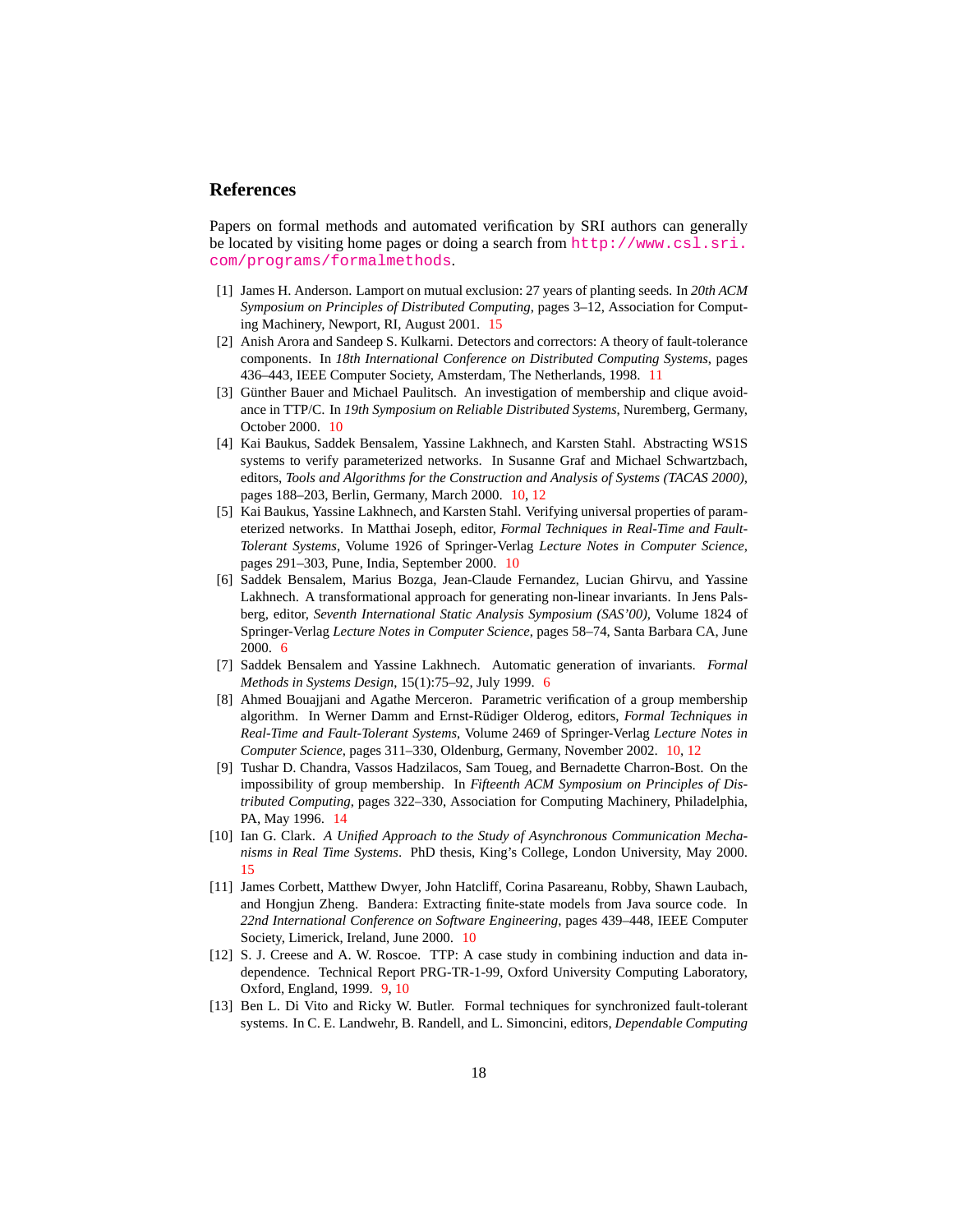<span id="page-18-16"></span>*for Critical Applications—3*. Volume 8 of Springer-Verlag, Vienna, Austria *Dependable Computing and Fault-Tolerant Systems*, pages 163–188, September 1992. [16](#page-15-0)

- <span id="page-18-7"></span>[14] Jacob Elgaard, Nils Klarlund, and Anders Möller. Mona 1.x: New techniques for WS1S and WS2S. In Alan J. Hu and Moshe Y. Vardi, editors, *Computer-Aided Verification, CAV '98*, Volume 1427 of Springer-Verlag *Lecture Notes in Computer Science*, pages 516–520, Vancouver, Canada, June 1998. [10](#page-9-1)
- <span id="page-18-17"></span>[15] E. A. Emerson and A. P. Sistla, editors. *Computer-Aided Verification, CAV '2000*, Volume 1855 of Springer-Verlag *Lecture Notes in Computer Science*, Chicago, IL, July 2000. [20](#page-19-19), [21](#page-20-16)
- <span id="page-18-5"></span>[16] J.-C. Filliatre, S. Owre, H. Rueß, and N. Shankar. ICS: Integrated Canonization and Solving. ˆ In G. Berry, H. Comon, and A. Finkel, editors, *Computer-Aided Verification, CAV '2001*, Volume 2102 of Springer-Verlag *Lecture Notes in Computer Science*, pages 246–249, Paris, France, July 2001. [6](#page-5-1)
- <span id="page-18-10"></span>[17] Michael J. Fischer, Nancy A. Lynch, and Michael S. Paterson. Impossibility of distributed consensus with one faulty process. *Journal of the ACM*, 32(2):374–382, April 1985. [14](#page-13-0)
- <span id="page-18-12"></span>[18] N. Henderson and S. E. Paynter. The formal classification and verification of Simpson's 4 slot asynchronous communication mechanism. In Peter Lindsay, editor, *FME 2002: Formal Methods–Getting IT Right*, pages 350–369, Copenhagen, Denmark, July 2002. [15](#page-14-0)
- <span id="page-18-11"></span>[19] T.A. Henzinger, B. Horowitz, and C.M. Kirsch. Giotto: a time-triggered language for embedded programming. In Henzinger and Kirsch [[20\]](#page-18-15), pages 166–184. [14](#page-13-0)
- <span id="page-18-15"></span>[20] Tom Henzinger and Christoph Kirsch, editors. *EMSOFT 2001: Proceedings of the First Workshop on Embedded Software*, Volume 2211 of Springer-Verlag *Lecture Notes in Computer Science*, Lake Tahoe, CA, October 2001. [19,](#page-18-16) [21](#page-20-16)
- <span id="page-18-13"></span>[21] Wim H. Hesselink. An assertional criterion for atomicity. *Acta Informatica*, 28(5):343–366, 2002. [15](#page-14-0)
- <span id="page-18-9"></span>[22] C. B. Jones. Tentative steps toward a development method for interfering programs. *ACM TOPLAS*, 5(4):596–619, 1983. [13](#page-12-1)
- <span id="page-18-6"></span>[23] Shmuel Katz, Pat Lincoln, and John Rushby. Low-overhead time-triggered group membership. In Marios Mavronicolas and Philippas Tsigas, editors, *11th International Workshop on Distributed Algorithms (WDAG '97)*, Volume 1320 of Springer-Verlag *Lecture Notes in Computer Science*, pages 155–16[9](#page-8-0), Saarbrücken Germany, September 1997. 9
- <span id="page-18-3"></span>[24] Herman Kopetz and R. Nossal. Temporal firewalls in large distributed real-time systems. In *6th IEEE Workshop on Future Trends in Distributed Computing*, pages 310–315, IEEE Computer Society, Tunis, Tunisia, October 1997. [1](#page-0-0), [14,](#page-13-0) [15](#page-14-0)
- <span id="page-18-1"></span>[25] Hermann Kopetz. *Real-Time Systems: Design Princples for Distributed Embedded Applications*. The Kluwer International Series in Engineering and Computer Science. Kluwer, Dordrecht, The Netherlands, 1997. [1,](#page-0-0) [14](#page-13-0)
- <span id="page-18-2"></span>[26] Hermann Kopetz. The time-triggered model of computation. In *Real Time Systems Symposium*, IEEE Computer Society, Madrid, Spain, December 1998. [1](#page-0-0)
- <span id="page-18-4"></span>[27] Hermann Kopetz. Elementary versus composite interfaces in distributed real-time systems. In *The Fourth International Symposium on Autonomous Decentralized Systems*, IEEE Com-puter Society, Tokyo, Japan, March 1999. [1,](#page-0-0) [14](#page-13-0), [15](#page-14-0)
- <span id="page-18-0"></span>[28] Hermann Kopetz and Günter Grünsteidl. TTP—a protocol for fault-tolerant real-time systems. *IEEE Computer*, 27(1):14–23, January 1994. [1](#page-0-0)
- <span id="page-18-14"></span>[29] Hermann Kopetz and Johannes Reisinger. The non-blocking write protocol NBW: A solution to a real-time synchronization problem. In *Real Time Systems Symposium*, pages 131–137, IEEE Computer Society, Raleigh-Durham, NC, December 1993. [15](#page-14-0)
- <span id="page-18-8"></span>[30] Sandeep Kulkarni, John Rushby, and N. Shankar. A case study in component-based mechanical verification of fault-tolerant programs. In *ICDCS Workshop on Self-Stabilizing Systems*, pages 33–40, IEEE Computer Society, Austin, TX, June 1999. [12](#page-11-3)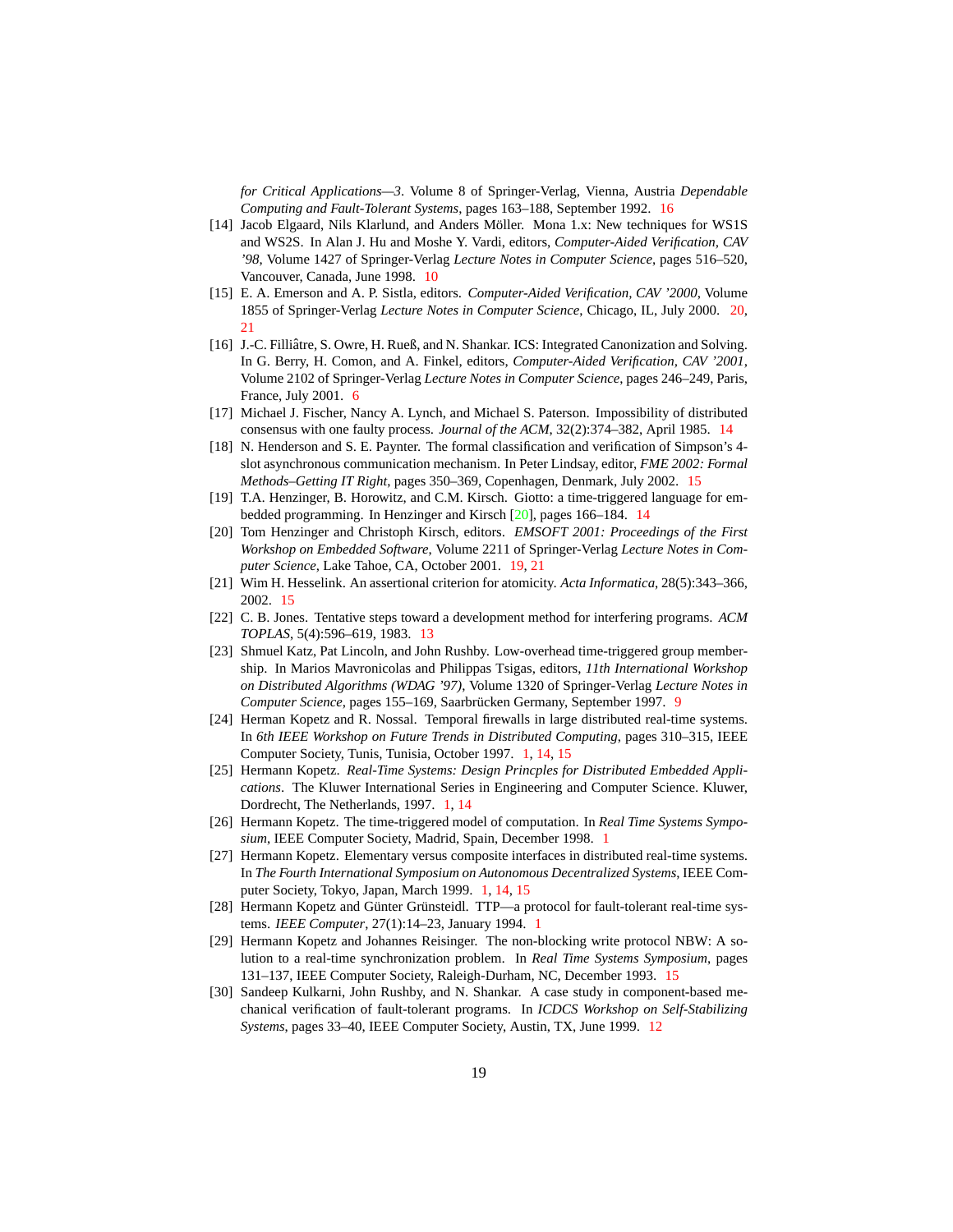- <span id="page-19-19"></span><span id="page-19-7"></span>[31] Sandeep S. Kulkarni. *Component-Based Design of Fault Tolerance*. PhD thesis, The Ohio State University, Columbus, OH, 1999. [11](#page-10-0), [12](#page-11-3)
- <span id="page-19-0"></span>[32] L. Lamport and P. M. Melliar-Smith. Synchronizing clocks in the presence of faults. *Journal of the ACM*, 32(1):52–78, January 1985. [4](#page-3-3)
- <span id="page-19-12"></span>[33] Leslie Lamport. Concurrent reading and writing. *Association for Computing Machinery*, 20(11):806–811, November 1977. [15](#page-14-0)
- <span id="page-19-16"></span>[34] Leslie Lamport, Robert Shostak, and Marshall Pease. The Byzantine Generals problem. *ACM Transactions on Programming Languages and Systems*, 4(3):382–401, July 1982. [16](#page-15-0)
- <span id="page-19-11"></span>[35] Nancy A. Lynch. *Distributed Algorithms*. Morgan Kaufmann Series in Data Management Systems. Morgan Kaufmann, San Francisco, CA, 1996. [14](#page-13-0), [16](#page-15-0)
- <span id="page-19-13"></span>[36] Keith Marzullo. Tolerating failures of continuous-valued sensors. *ACM Transactions on Computer Systems*, 8(4):284–304, November 1990. [16](#page-15-0)
- <span id="page-19-9"></span>[37] K. L. McMillan. Circular compositional reasoning about liveness. In Laurence Pierre and Thomas Kropf, editors, *Advances in Hardware Design and Verification: IFIP WG10.5 International Conference on Correct Hardware Design and Verification Methods (CHARME '99)*, Volume 1703 of Springer-Verlag *Lecture Notes in Computer Science*, pages 342–345, Bad Herrenalb, Germany, September 1999. [13](#page-12-1)
- <span id="page-19-1"></span>[38] Paul S. Miner. Verification of fault-tolerant clock synchronization systems. NASA Technical Paper 3349, NASA Langley Research Center, Hampton, VA, November 1993. [4](#page-3-3)
- <span id="page-19-8"></span>[39] Jayadev Misra and K. Mani Chandy. Proofs of networks of processes. *IEEE Transactions on Software Engineering*, 7(4):417–426, July 1981. [13](#page-12-1)
- <span id="page-19-10"></span>[40] Kedar S. Namjoshi and Richard J. Trefler. On the completeness of compositional reasoning. In Emerson and Sistla [[15\]](#page-18-17), pages 139–153. [13](#page-12-1)
- <span id="page-19-2"></span>[41] Sam Owre, John Rushby, Natarajan Shankar, and Friedrich von Henke. Formal verification for fault-tolerant architectures: Prolegomena to the design of PVS. *IEEE Transactions on Software Engineering*, 21(2):107–125, February 1995. [4](#page-3-3)
- <span id="page-19-5"></span>[42] Michael Paulitsch and Wilfried Steiner. The transition from asynchronous to synchronous system operation: An approach for distributed fault-tolerant systems. In *The 22nd International Conference on Distributed Computing Systems (ICDCS '02)*, pages 329–336, IEEE Computer Society, Vienna, Austria, July 2002. [6](#page-5-1)
- <span id="page-19-15"></span>[43] M. Pease, R. Shostak, and L. Lamport. Reaching agreement in the presence of faults. *Journal of the ACM*, 27(2):228–234, April 1980. [16](#page-15-0)
- <span id="page-19-6"></span>[44] Holger Pfeifer. Formal verification of the TTA group membership algorithm. In Tommaso Bolognesi and Diego Latella, editors, *Formal Description Techniques and Protocol Specification, Testing and Verification FORTE XIII/PSTV XX 2000*, pages 3–18, Pisa, Italy, October 2000. [9,](#page-8-0) [12](#page-11-3)
- <span id="page-19-3"></span>[45] Holger Pfeifer, Detlef Schwier, and Friedrich W. von Henke. Formal verification for timetriggered clock synchronization. In Weinstock and Rushby [\[77](#page-21-13)], pages 207–226. [5](#page-4-0)
- <span id="page-19-14"></span>[46] Stefan Poledna. *Fault-Tolerant Systems: The Problem of Replica Determinism*. The Kluwer International Series in Engineering and Computer Science. Kluwer, Dordrecht, The Netherlands, 1996. [16](#page-15-0)
- <span id="page-19-18"></span>[47] John Rushby. The design and verification of secure systems. In *Eighth ACM Symposium on Operating System Principles*, pages 12–21, Asilomar, CA, December 1981. (ACM *Operating Systems Review*, Vol. 15, No. 5). [17](#page-16-0)
- <span id="page-19-17"></span>[48] John Rushby. A fault-masking and transient-recovery model for digital flight-control systems. In Jan Vytopil, editor, *Formal Techniques in Real-Time and Fault-Tolerant Systems*, Kluwer International Series in Engineering and Computer Science, chapter 5, pages 109– 136. Kluwer, Boston, Dordecht, London, 1993. [16](#page-15-0)
- <span id="page-19-4"></span>[49] John Rushby. A formally verified algorithm for clock synchronization under a hybrid fault model. In *Thirteenth ACM Symposium on Principles of Distributed Computing*, pages 304–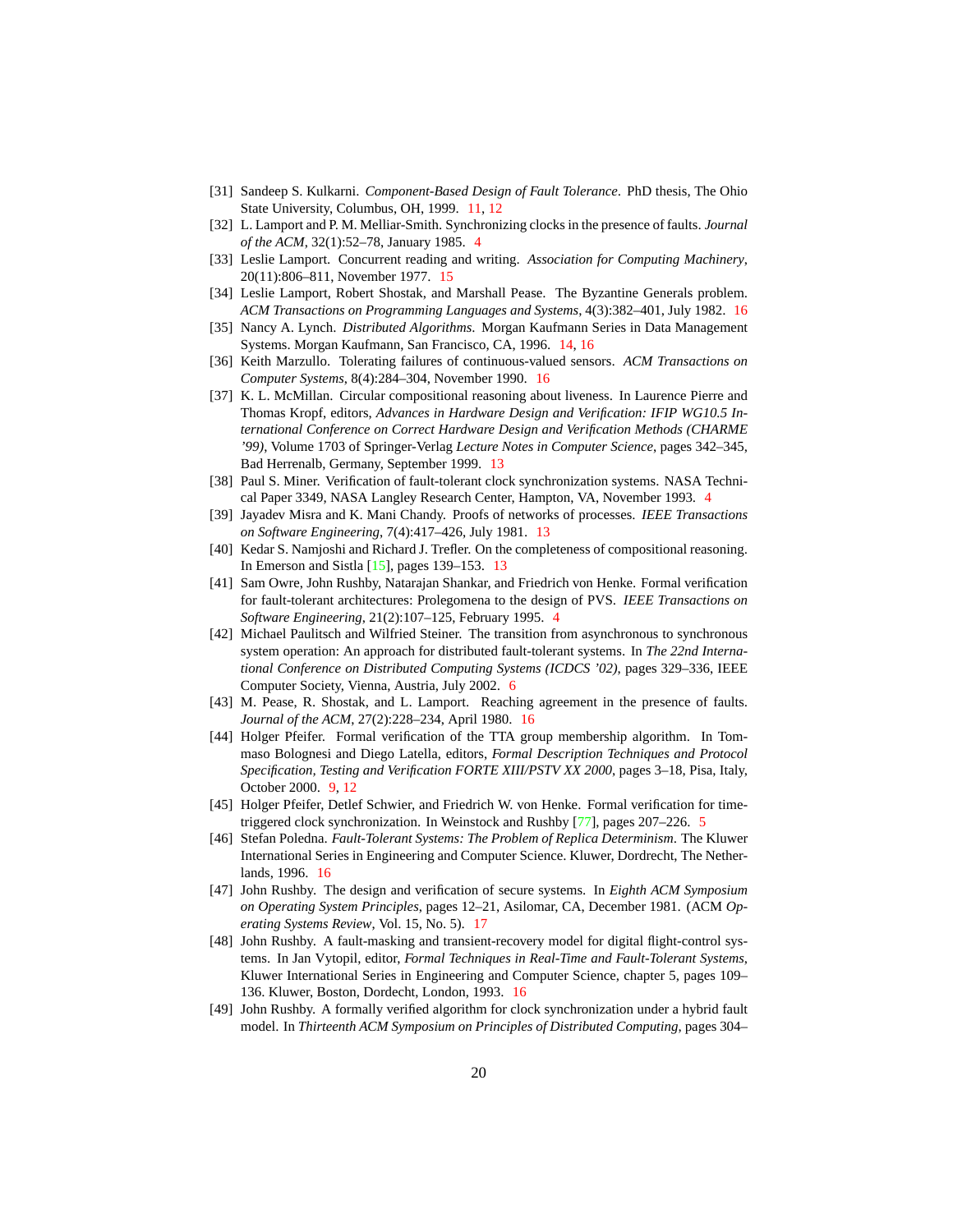<span id="page-20-16"></span>313, Association for Computing Machinery, Los Angeles, CA, August 1994. Also available as NASA Contractor Report 198289. [5](#page-4-0)

- <span id="page-20-5"></span>[50] John Rushby. Automated deduction and formal methods. In Rajeev Alur and Thomas A. Henzinger, editors, *Computer-Aided Verification, CAV '96*, Volume 1102 of Springer-Verlag *Lecture Notes in Computer Science*, pages 169–183, New Brunswick, NJ, July/August 1996. [6](#page-5-1)
- <span id="page-20-15"></span>[51] John Rushby. Partitioning for avionics architectures: Requirements, mechanisms, and assurance. NASA Contractor Report CR-1999-209347, NASA Langley Research Center, June 1999. Available at [http://www.csl.sri.com/˜rushby/](http://www.csl.sri.com/~rushby/abstracts/partitioning) [abstracts/partitioning](http://www.csl.sri.com/~rushby/abstracts/partitioning), and [http://techreports.larc.nasa.gov/](http://techreports.larc.nasa.gov/ltrs/PDF/1999/cr/NASA-99-cr209347.pdf) [ltrs/PDF/1999/cr/NASA-99-cr209347.pdf](http://techreports.larc.nasa.gov/ltrs/PDF/1999/cr/NASA-99-cr209347.pdf); also issued by the FAA. [17](#page-16-0)
- <span id="page-20-11"></span>[52] John Rushby. Systematic formal verification for fault-tolerant time-triggered algorithms. *IEEE Transactions on Software Engineering*, 25(5):651–660, September/October 1999. [14](#page-13-0)
- <span id="page-20-7"></span>[53] John Rushby. Verification diagrams revisited: Disjunctive invariants for easy verification. In Emerson and Sistla [[15\]](#page-18-17), pages 508–520. [9](#page-8-0)
- <span id="page-20-0"></span>[54] John Rushby. Bus architectures for safety-critical embedded systems. In Henzinger and Kirsch [[20\]](#page-18-15), pages 306–323. [2](#page-1-0)
- <span id="page-20-1"></span>[55] John Rushby. A comparison of bus architectures for safety-critical embedded systems. Technical report, Computer Science Laboratory, SRI International, Menlo Park, CA, September 2001. Available at [http://www.csl.sri.com/˜rushby/](http://www.csl.sri.com/~rushby/abstracts/buscompare) [abstracts/buscompare](http://www.csl.sri.com/~rushby/abstracts/buscompare). [2](#page-1-0), [16,](#page-15-0) [17](#page-16-0)
- <span id="page-20-10"></span>[56] John Rushby. Formal verification of McMillan's compositional assume-guarantee rule. Technical report, Computer Science Laboratory, SRI International, Menlo Park, CA, September 2001. [13](#page-12-1)
- <span id="page-20-6"></span>[57] John Rushby. Formal verification of transmission window timing for the time-triggered architecture. Technical report, Computer Science Laboratory, SRI International, Menlo Park, CA, March 2001. [7](#page-6-0)
- <span id="page-20-13"></span>[58] John Rushby. Formal verification of Marzullo's sensor fusion interval. Technical report, Computer Science Laboratory, SRI International, Menlo Park, CA, January 2002. [16](#page-15-0)
- <span id="page-20-12"></span>[59] John Rushby. Model checking Simpson's four-slot fully asynchronous communication mechanism. Technical report, Computer Science Laboratory, SRI International, Menlo Park, CA, July 2002. [15](#page-14-0)
- <span id="page-20-2"></span>[60] John Rushby and Friedrich von Henke. Formal verification of algorithms for critical systems. *IEEE Transactions on Software Engineering*, 19(1):13–23, January 1993. [4](#page-3-3)
- <span id="page-20-3"></span>[61] John Rushby, Friedrich von Henke, and Sam Owre. An introduction to formal specification and verification using EHDM. Technical Report SRI-CSL-91-2, Computer Science Laboratory, SRI International, Menlo Park, CA, February 1991. [4](#page-3-3)
- <span id="page-20-8"></span>[62] Hassen Saïdi and Susanne Graf. Construction of abstract state graphs with PVS. In Orna Grumberg, editor, *Computer-Aided Verification, CAV '97*, Volume 1254 of Springer-Verlag *Lecture Notes in Computer Science*, pages 72–83, Haifa, Israel, June 1997. [10](#page-9-1)
- <span id="page-20-9"></span>[63] Hassen Saïdi and N. Shankar. Abstract and model check while you prove. In Nicolas Halbwachs and Doron Peled, editors, *Computer-Aided Verification, CAV '99*, Volume 1633 of Springer-Verlag *Lecture Notes in Computer Science*, pages 443–454, Trento, Italy, July 1999. [10](#page-9-1)
- <span id="page-20-4"></span>[64] Ulrich Schmid. How to model link failures: A perception-based fault model. In *The International Conference on Dependable Systems and Networks*, pages 57–66, IEEE Computer Society, Goteborg, Sweden, July 2001. [5](#page-4-0)
- <span id="page-20-14"></span>[65] Ulrich Schmid and Klaus Schossmaier. How to reconcile fault-tolerant interval intersection with the Lipschitz condition. *Distributed Computing*, 14(2):101–111, May 2001. [16](#page-15-0)